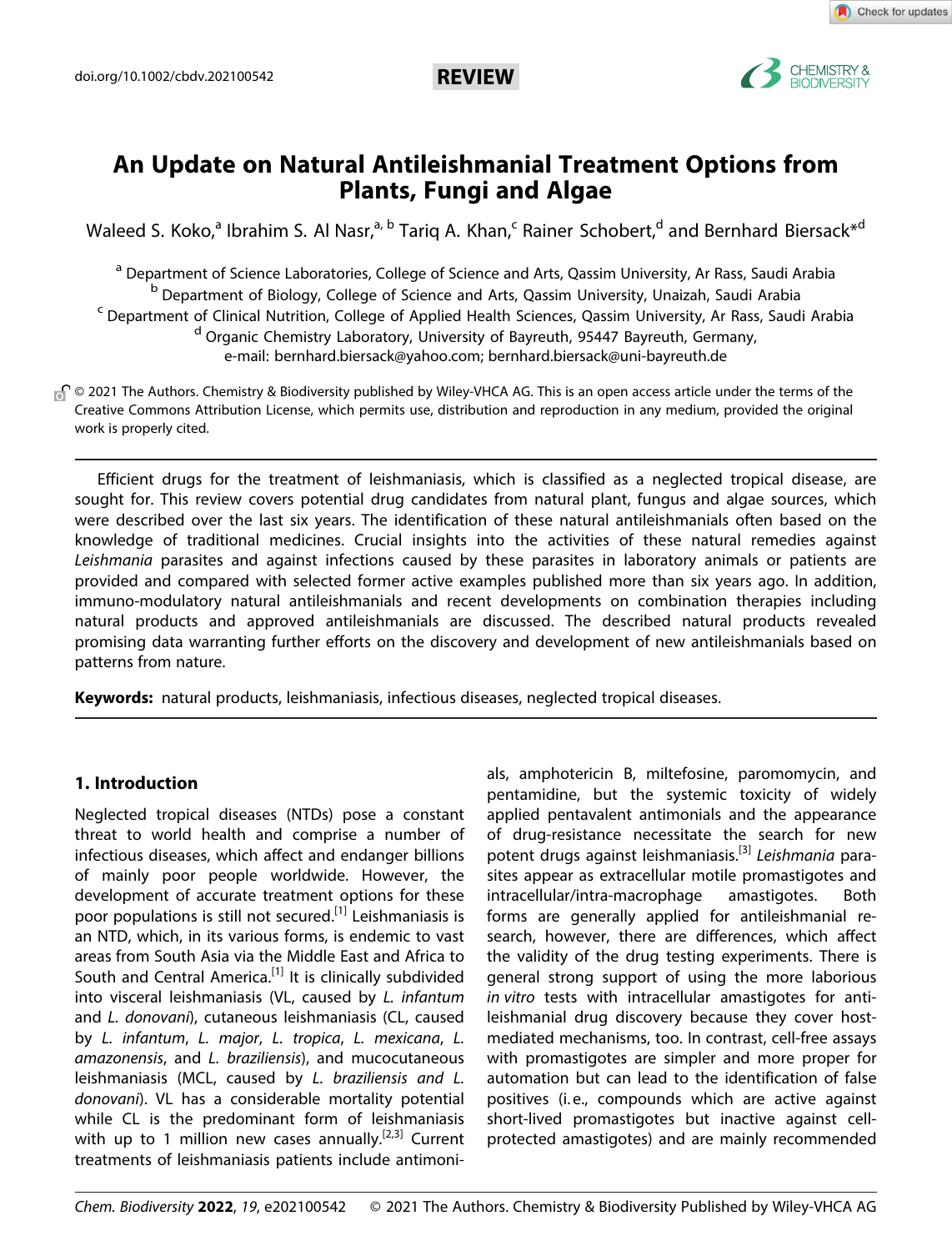

for the investigation of test compounds without cellular mechanisms.[4,5]

Natural products and their semi-synthetic derivatives are eminent in terms of activity and percentage



**Ibrahim Sulaiman Al Nasr** obtained his bachelor's degree in biology, and Master and Ph.D. degrees in Parasitology from King Saud University, Saudi Arabia. He is Associate Professor of Parasitology at the College of Science and Arts, Unaizah, Qassim University. He has 17 years of teaching and research experience and 7 years of administrative experience to his credit. His research interest in-

cludes drug discovery from natural products; life cycle, ultra-structure, pathology and genotyping of apicomplexan parasites especially coccidian parasites. Currently, he is working on drug discovery with a special focus on leishmaniasis and toxoplasmosis. He has received special training on techniques in Tunisia, China, the United Kingdom and Spain and he has secured several research grants during his career.



**Waleed S. Koko** is Associate Professor of Parasitology and Immunology and holds a Ph.D. from the Sudan Academy of Sciences, Khartoum, Sudan, since 2007. He has 25 years of parasite research experience associated with parasitic diagnosis, transmission, treatment and control. He works on the discovery of new drugs based on natural products and synthetic compounds against various types

of microorganisms, as well as against cancer cells. He supervised more than 20 high degrees students and published more than 60 peer review articles.



**Tariq Ayub Khan** has obtained his master's degree in Biochemistry from PMAS-Agriculture University, Pakistan and M. Phil. in Biochemistry and Molecular Biology from Quaid E. Azam University, Pakistan. He is currently lecturer at the Faculty of Applied Health Sciences, Qassim University, Kingdom of Saudi Arabia and has more than 10 years of teaching and research experience. His ma-

jor research areas include the biochemistry of medicinal plants and antiparasitic drug discovery. He is currently working on the anti-Toxoplasma and antileishmanial activities of natural and synthetic products including cytotoxicity studies on macrophages and Vero cells and on antiparasitic mechanisms of action of natural and synthetic compounds.



**Rainer Schobert** received his doctoral degree in 1985 for syntheses of macrolide antibiotics in the group of Hans-Juergen Bestmann at the University of Erlangen. After a postdoctoral year with Steve Ley at the Imperial College in London, he went back to Erlangen to finish his habilitation on early transition metallocenes in 1993. From 1999 until 2001 he was a senior lecturer at The Queens University Belfast.

He currently holds the Chair of Organic Chemistry at the University of Bayreuth. His research interests span a wide range including bioactive tetramic acids, macrolides, and metallodrugs.



**Bernhard Biersack** holds a diploma in Biochemistry (2004) from the University of Bayreuth, Germany, and completed his doctorate at the Organic Chemistry Laboratory (Prof. Rainer Schobert) of the University of Bayreuth in 2009. He was visiting professor at the Department of Chemistry of the Abeda Inamdar Senior College, Pune, India (2013). Dr. Biersack is member of the Cancer

Epigenetics Society (CES) and author of more than 100 research and review articles, and of several book chapters and patents/patent applications in the fields of medicinal chemistry and material science.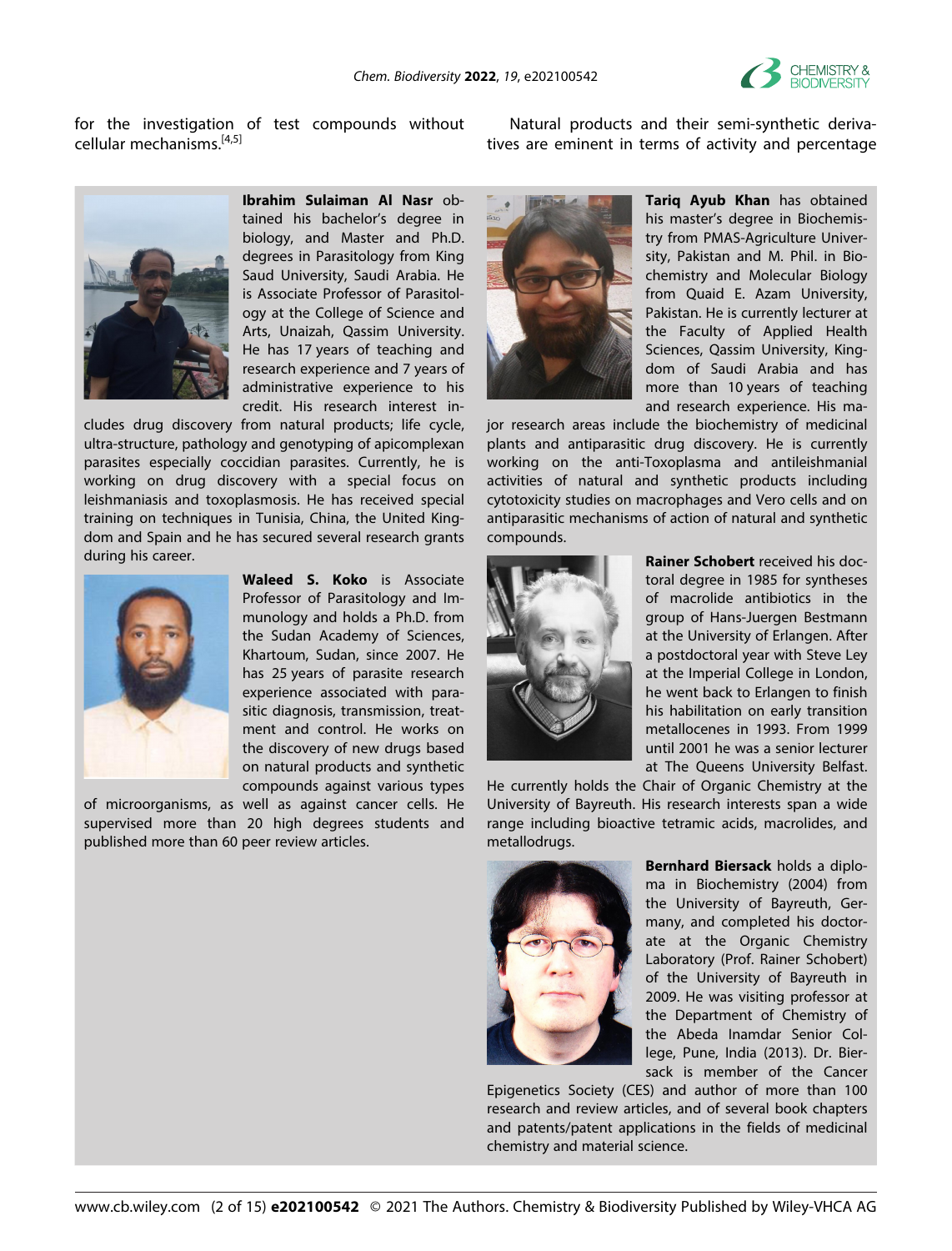

share of new investigational drugs.<sup>[6]</sup> In wide parts of the Asian continent, traditional folk medicine such as Traditional Chinese Medicine, Kampo, Ayurveda, Unani, and traditional Greco-Arab and Islamic Medicine, among others, are valuable sources for the discovery of natural drugs.[7,8] But folk medicine is not confined to Asia and is also practiced by native populations in wide parts of Africa and America. For instance, various Bolivian medicinal plants can be considered as suitable treatment options for the management of *Leishmania* infections.<sup>[9]</sup> The role of natural products in drug discovery is axial, ancient and universal. According to the WHO, over 70% of the world population still relies on herbal remedies in terms of healthcare.<sup>[10]</sup> The antileishmanial potential of secondary metabolites and extracts of plants was reviewed.<sup>[11–13]</sup> Natural products from plants such as terpenes, alkaloids and polyphenols have shown distinct activities against leishmaniasis.[14–16] The anti-leishmanial activities of the natural phenol curcumin (**1**) and of naphthoquinones such as plumbagin (**2**, ex. *Plumbago sp.*) and 2 hydroxy-1,4-naphthoquinone (lawsone, ex. *Lawsonia inermis*) including the semi-synthetic derivatives of the latter were recently described.<sup>[17-20]</sup>

The sources of natural products used against various ailments are not limited to plants. Major groups of organisms, whose extracts and isolates were subjected to antiparasitic studies, include algae, cyanobacteria, and fungi.<sup>[21–31]</sup> This review aims at a concise description of nature-derived medications and active principles for the treatment of various leishmaniasis forms, which emerged over the last six years. It is focused on plants, algae and fungi samples with considerable antileishmanial activities good enough to be considered as possible treatment options in the future. Further sub-sections include immuno-modulatory natural products, since such immunomodulators experienced a rising interest over the last years, and combination therapies of natural products with currently applied antileishmanials.

# **2. Natural Anti-Leishmanial Extracts, Oils and Isolates from Plants, Algae and Fungi**

Natural plant materials from various parts of the world were investigated. They were extracted with suitable solvents, active natural products were isolated in many cases, and the extracts and/or compounds were tested for their activity against various *Leishmania* strains (*Table 1*, *Figure 1*). Methanolic extracts of whole plants of *Pergularia tomentosa* (Apocynaceae) and *Cleome*

*amblyocarpa* (Capparaceae) from Saudi Arabia were tested for their in vitro activities against *L. major* amastigotes and the *P. tomentosa* extract was slightly more active (IC<sub>50</sub> = 13.7 μg/mL) than the *C. amblyocar*pa extract ( $IC_{50}$ =21.5  $\mu$ g/mL, please note that concentrations of extracts and fractions are always and only noted as  $\mu q/mL$ .<sup>[32]</sup> A methanolic plant extract of Saudi Arabian *Teucrium oliverianum* (Lamiaceae) was more active than the *P. tomentosa* and *C. amblyocarpa* extracts against *L. major* amastigotes (IC<sub>50</sub> = 7.8 μg/mL) and also showed considerable activity against *L. major* promastigotes ( $IC_{50}$  = 26.6  $\mu$ g/mL).<sup>[32]</sup>

The methanol extract of various Pakistani plants (*Sida cordata*, Malvaceae; *Asparagus gracilis*, Asparagaceae; *Jurinea dolomiaea*, Caryophyllaceae; *Stellaria media*, Caryophyllaceae) was fractionated by extraction with hexane, chloroform, ethyl acetate, butanol and water and finally tested for activity against *L. tropica* promastigotes.[33] The hexane extracts of *S. cordata*  $(IC_{50} = 9.2 \mu g/mL)$  and *J. dolomiaea*  $(IC_{50} = 7.2 \mu g/mL)$ as well as the ethyl acetate ( $IC_{50} = 5.3 \mu g/mL$ ) and water extracts (IC<sub>50</sub> = 6.0 μg/mL) of *J. dolomiaea* showed the highest antileishmanial activities in this study, which were comparable with the activity of glucantime (IC<sub>50</sub>=6.0  $\mu$ g/mL).<sup>[33]</sup> The extracts were investigated for the presence of alkaloids, saponins, terpenoids, anthraquinones, cardiac glycosides, coumarins, phlobatannins, flavonoids, phenolics, and tannins. The aqueous extract of *J. dolomiaea* contained only saponins, cardiac glycosides and phenols while only alkaloids and tannins were absent in the AcOEt extract of this plant. In contrast, the hexane extract of *J. dolomiaea* showed no phlobatannins, flavonoids, phenolics and alkaloids. These results indicate that various natural compounds of *J. dolomiaea* exert antileishmanial activity. The alcoholic extracts of several plants from Nepal were examined for antileishmanial activity. The ethanol extract of *Paris polyphylla* (Trilliaceae) rhizomes and the methanolic stem extract of *Pedilanthus tithymaloides* (Euphorbiaceae) showed the highest activities against *L. infantum* amastigotes (IC<sub>50</sub>=8.8 and 11.8  $\mu$ g/mL), however, both extracts were also toxic to MRC-5 fibroblasts  $(CC<sub>50</sub>=13.3$  and 12.8  $\mu$ g/mL, selectivity index/SI=1.4 and 1.1). The methanol extract of Nepali *Ampelocissus tomentosa* (Vitaceae) plants showed distinctly higher selectivity for *L. infantum* amastigotes (IC<sub>50</sub> = 13.2 μg/ mL,  $SI = 3.5$ ).<sup>[34]</sup> In addition, chloroform extracts of Arabian *Pulicaria undulata* (Asteraceae) plants showed *in vitro* activity against *L. major* promastigotes and amastigotes (EC<sub>50</sub> = 3.9 and 3.8  $\mu$ g/mL, respectively).<sup>[35]</sup>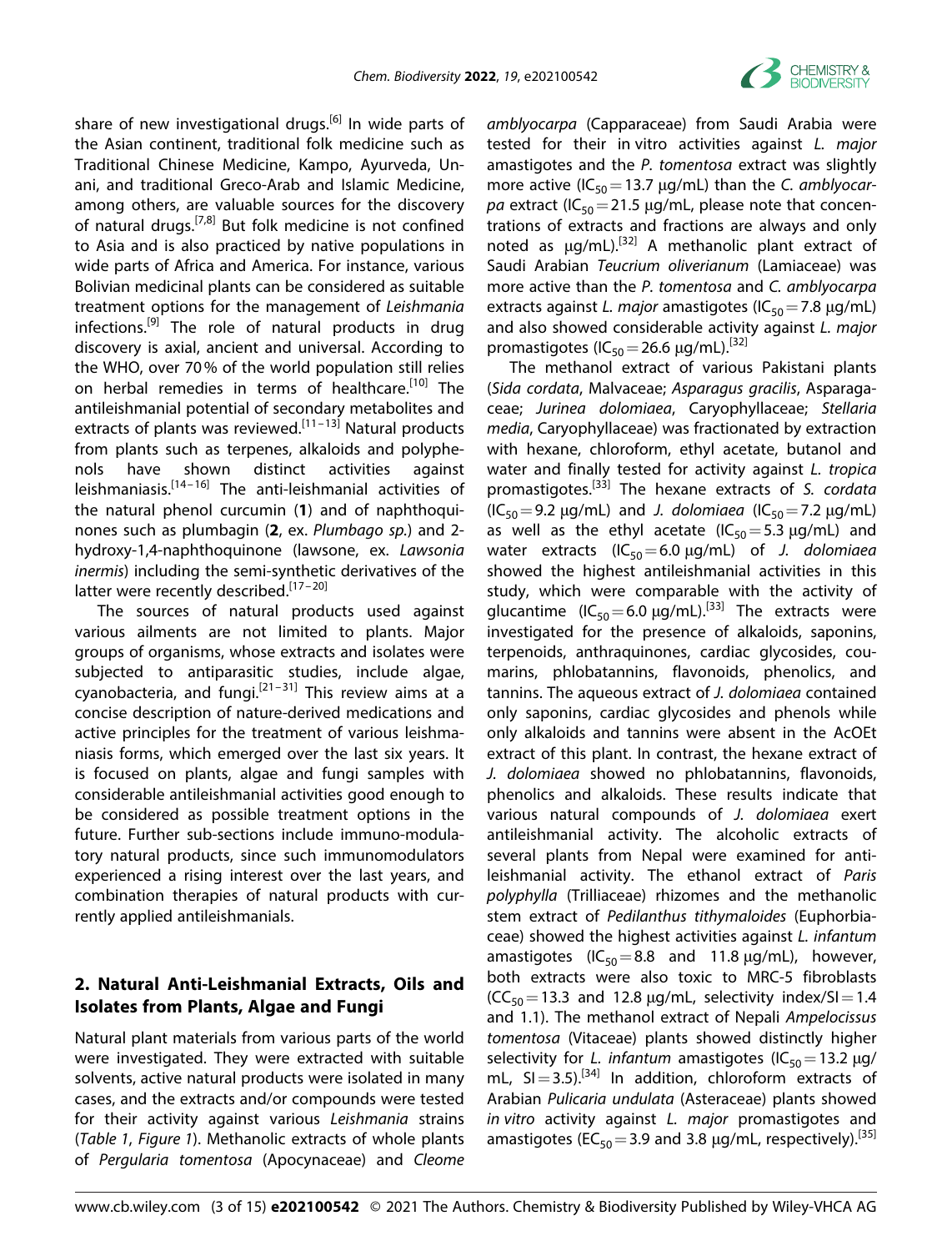

|                    | Reference Extracts/Compounds and Activity                                                                                                                                                                                                                                                                                              | Species                                                                                  | <b>Plant Family</b>         |
|--------------------|----------------------------------------------------------------------------------------------------------------------------------------------------------------------------------------------------------------------------------------------------------------------------------------------------------------------------------------|------------------------------------------------------------------------------------------|-----------------------------|
| $[45]$             | Isolated sesquiterpene coumarins fesolol (10a), 8'-O-acetyl-asacoumarin<br>A (10b) and asacoumarin A (10c); in vitro activity against L. infantum,<br>$IC_{50} = 6.8 \mu M$ (10a) and 12.7 $\mu$ M (10b and 10c)                                                                                                                       | Ferula narthex Boiss.                                                                    | Apiaceae                    |
| $[32]$             | Methanol plant extract (whole plant); in vitro $IC_{50} = 13.7 \mu g/mL$ (L. major<br>amastigotes)                                                                                                                                                                                                                                     | Pergularia tomentosa L.                                                                  | Apocynaceae                 |
| $[33]$             | Methanol extraction of aerial plant parts followed by fractionation in<br>hexane, chloroform, ethyl acetate, butanol and water extract fractions;<br>in vitro IC <sub>50</sub> = 33.9 (MeOH), 36.6 (hexane), 28.3 (CHCl <sub>3</sub> ), 13.5 (AcOEt), 18.9<br>(BuOH) and 12.6 $\mu$ g/mL (H <sub>2</sub> O) (L. tropica promastigotes) | Asparagus gracilis Royle                                                                 | Asparagaceae                |
| $[35]$             | Chloroform extract (whole plant); in vitro $EC_{50}$ of 3.9 and 3.8 $\mu$ g/mL<br>(promastigotes and amastigotes of L. major)                                                                                                                                                                                                          | Pulicaria undulata L.                                                                    | Asteraceae                  |
| $[48]$<br>$[32]$   | Ethanol leaf extract; in vitro $IC_{50} = 13 \mu g/mL$ ( <i>L. amazonensis</i> ), SI = 3<br>Methanol extract (whole plant); in vitro $IC_{50} = 21.5 \mu g/mL$ (L. major<br>amastigotes)                                                                                                                                               | Jacaranda caroba DC.<br>Cleome amblyocarpa Barr.                                         | Bignoniaceae<br>Capparaceae |
| $[33]$             | Methanol extract of plant root followed by fractionation in hexane,<br>chloroform, ethyl acetate, butanol and water extracts; in vitro $IC_{50} = 10.9$<br>(MeOH), 7.2 (hexane), 47.7 (CHCl <sub>3</sub> ), 5.3 (AcOEt), 21.8 (BuOH) and 6 µg/mL<br>$(H2O)$ (L. tropica promastigotes)                                                 | Jurinea dolomiaea Boiss.                                                                 | Caryophyllaceae             |
| $[35]$             | Methanol extract of whole plant followed by fractionation in hexane,<br>chloroform, ethyl acetate, butanol and water extracts; in vitro $IC_{50} = 185.9$<br>(MeOH), 170.4 (hexane), 155.5 (CHCl <sub>3</sub> ), 36.4 (AcOEt), 49.5 (BuOH) and<br>184.8 μg/mL (H <sub>2</sub> O) (L. tropica promastigotes)                            | Stellaria media (L.) Vill.                                                               | Caryophyllaceae             |
| $[39]$             | Isolated connarin (4), activity against L. amazonensis (IC <sub>50</sub> = 2.9 µM,<br>SI = 6.3) and L. infantum amastigotes (IC <sub>50</sub> = 7.7 µM, SI = 2.4).                                                                                                                                                                     | Connarus suberosus<br>Planch.                                                            | Connaraceae                 |
| $[48]$             | Ethanol leaf extracts, in vitro $IC_{50} = 120 \mu g/mL$ and SI = 0.6 (L. amazonen-<br>sis); hexane stem bark extract, $IC_{50} = 161 \mu g/mL$ and SI = 2; ethanol root<br>extract, $IC_{50} = 93$ µg/mL and SI = 7                                                                                                                   | Melancium campestre<br>Naudin                                                            | Cucurbitaceae               |
| $[34]$             | Methanol stem extract, L. infantum amastigotes $IC_{50} = 11.8 \mu g/mL$ , MRC-5<br>fibroblasts $CC_{50} = 12.8 \,\mu g/mL$ (SI = 1.1)                                                                                                                                                                                                 | Pedilanthus tithymaloides<br>(L.) Poit.                                                  | Euphorbiaceae               |
| [49]               | Isolated (5S,7R,8R,9R,10S)-(-)-7,8-seco-7, 8-oxacassa-13,15-dien-7-ol-17-al<br>(14); in vitro $IC_{50} = 0.88$ µM and SI = 33.8 (L. mexicana)                                                                                                                                                                                          | Acacia nilotica L.                                                                       | Fabaceae                    |
| $[48]$             | Ethanol and hexane leaf extracts; in vitro (L. amazonensis) $IC_{50} = 51 \mu g$ /<br>mL and SI = 7 (EtOH), IC <sub>50</sub> = 0.08 $\mu$ g/mL and SI = 129 (hexane)                                                                                                                                                                   | Dipteryx alata Vog.                                                                      | Fabaceae                    |
| $[48]$             | Ethanol and hexane leaf extracts; in vitro (L. amazonensis) $IC_{50} = 44 \mu g$ /<br>mL and SI = 3 (EtOH), $IC_{50} = 35 \mu g/mL$ and SI = 1.3 (hexane)                                                                                                                                                                              | Hymenaea courbaril L.                                                                    | Fabaceae                    |
| $[48]$             | Ethanol and hexane leaf extracts; in vitro (L. amazonensis) $IC_{50} = 4.7 \mu g/$<br>mL and SI = 7 (EtOH), $IC_{50} = 199$ $\mu$ g/mL and SI = 0.2 (hexane)                                                                                                                                                                           | Hymenaea stignocarpa<br>Mart.                                                            | Fabaceae                    |
| $[46]$             | Essential plant oil, isolated 6,7-dehydroroyleanone (11); in vitro $IC_{50} = 0.8$<br>and 3 µg/mL/9.5 µM (L. amazonensis promastigotes)                                                                                                                                                                                                | Tetradenia riparia (Hochst.) Lamiaceae<br>Codd                                           |                             |
| $[32]$             | Methanol extract (whole plant): in vitro $IC_{50} = 7.8$ and 26.6 $\mu$ g/mL (L.<br>major amastigotes and promastigotes)                                                                                                                                                                                                               | Teucrium oliverianum<br>Ging. ex Benth.                                                  | Lamiaceae                   |
| $[33]$             | Methanol extract (whole plant) followed by fractionation in hexane,<br>chloroform, ethyl acetate, butanol and water extracts; in vitro $IC_{50} = 41.8$<br>(MeOH), 9.2 (hexane), 125.5 (CHCl <sub>3</sub> ), 56.8 (AcOEt), 228.5 (BuOH) and<br>259.1 µg/mL (H <sub>2</sub> O) (L. tropica promastigotes)                               | Sida cordata (Burm. f.)<br>Borss. Waalk.                                                 | Malvaceae                   |
| $[48]$             | Various extracts; in vitro (L. amazonensis promastigotes) $IC_{50} = 103 \mu g/mL$<br>and SI = 6 (EtOH), IC <sub>50</sub> = 62 µg/mL and SI = 8 (BuOH), IC <sub>50</sub> = 96 µg/mL<br>and SI = 6 (AcOEt), $IC_{50}$ = 148 $\mu$ g/mL and SI = 3 (hexane)                                                                              | Campomanesia lineatifolia Myrtaceae<br>Ruiz & Pav.                                       |                             |
| $[48]$<br>[14, 43] | Hexane leaf extract; in vitro $IC_{50} = 32 \mu g/mL$ and SI = 4 (L. amazonensis)<br>Leaf essential oil rich in nerolidol (8), arginase inhibitor in L. amazonensis<br>promastigotes; isolated nerolidol, in vitro $IC_{50} = 8 \mu M$ (L. amazonensis<br>promastigotes), increased lipid dynamics                                     | Syzygium cumini (L.) Skeels Myrtaceae<br>Piper claussenianum (Miq.) Piperaceae<br>C. DC. |                             |
| $[40]$             | Isolated piperine (5); in vitro $IC_{50} = 14.2 \mu M$ (L. amazonensis promasti-<br>gotes) and $IC_{50} = 28 \mu M$ (L. amazonensis amastigotes)                                                                                                                                                                                       | Piper nigrum L.                                                                          | Piperaceae                  |
| $[18]$             | Isolated plumbagin (2), oxidative stress, mitochondria-associated apop-<br>tosis induction in L. donovani                                                                                                                                                                                                                              | Plumbago sp. L.                                                                          | Plumbagoceae                |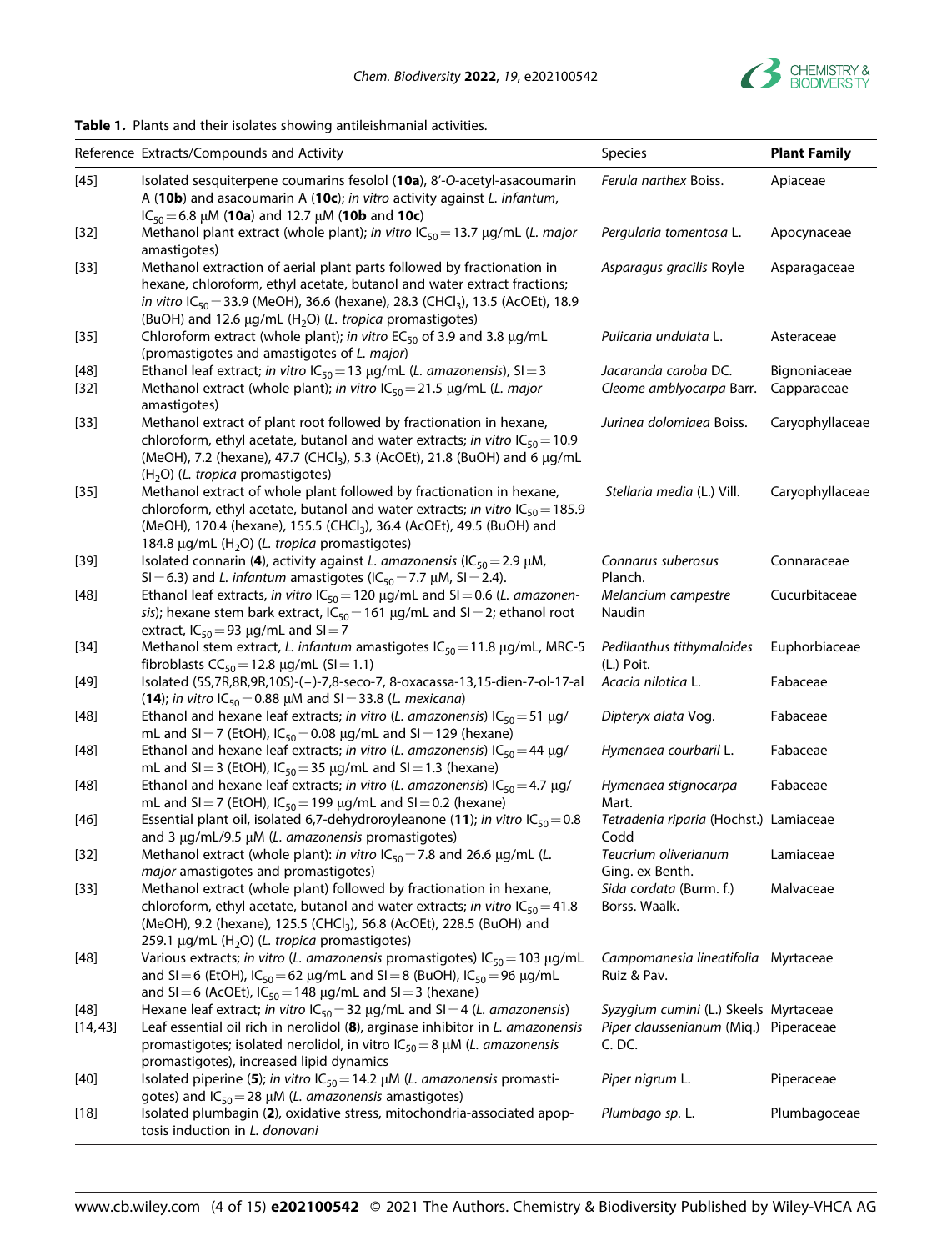

**Table 1.** (cont.)

|        | Reference Extracts/Compounds and Activity                                                                                                                               | <b>Species</b>                                    | <b>Plant Family</b> |
|--------|-------------------------------------------------------------------------------------------------------------------------------------------------------------------------|---------------------------------------------------|---------------------|
| $[34]$ | Ethanol extract of rhizomes; in vitro activity against L. infantum<br>amastigotes $IC_{50} = 8.8 \mu g/mL$ , MRC-5 fibroblasts $CC_{50} = 13.3 \mu g/mL$<br>$(S = 1.4)$ | Paris polyphylla Sm.                              | Trilliaceae         |
| $[34]$ | Methanol extract; in vitro activity against L. infantum amastigotes<br>$IC_{50} = 13.2 \mu g/mL$ , MRC-5 fibroblasts $CC_{50} = 47.1 \mu g/mL$ (SI = 3.5)               | Ampelocissus tomentosa<br>(Heyne ex Roth) Planch. | Vitaceae            |
| $[17]$ | Isolated curcumin (1), apoptosis induction and S phase arrest in L. major<br>promastigotes                                                                              | Curcuma longa L.                                  | Zingiberaceae       |

Curcumin (**1**), the major aromatic constituent of the Indian spice turmeric (*Curcuma longa*, Zingiberaceae), showed only moderate *in vitro* activity against *L. major* promastigotes (LC<sub>50</sub>=35  $\mu$ M) but was able to induce apoptosis and to arrest cell cycle in the S phase of *L. major* promastigotes.[17] Previous reports about the antileishmanial activities of the naphthoquinone plumbagin (**2**) from Plumbagoceae plants (ex. *Plumbago sp.*, e.g., *Plumbago indica* and *Plumbago zeylanica*) showed that plumbagin interfered with oxidative phosphorylation and inhibited trypanothione reductase in *Leishmania* parasites. A closer look at the cell death inducing properties of plumbagin revealed that it induced mitochondria mediated apoptosis-like cell death accompanied by ATP depletion, caspase 3/7-like protease activation, cytosolic calcium level increase, and lipid peroxidation in *L. donovani* based on plumbaginassociated ROS formation and oxidative stress.<sup>[18]</sup> As soon as in the 1990's, natural plumbagin was investigated for its antileishmanial activities, and it was found moderately active against *L. braziliensis*, *L. amazonensis* and *L. donovani in vitro* (IC<sub>50</sub> = 5 μg/mL, 26.6 μM) while it inhibited lesion formation at doses of 2.5-5 mg/kg/d in mice infected with *L. amazonensis* and *L. venezuelensis.*[36,37] The considerable antileishmanial activity of plumbagin-type naphthoquinones was corroborated by the bis-naphthoquinone burmanin A (**3**) (ex. *Diospyros burmanica*, Ebenaceae, Burma), which showed high activity against and selectivity for *L. major* promastigotes ( $IC_{50}$  = 0.053 μM, SI = 453) comparable with the approved antileishmanial drug amphotericin B ( $IC_{50}$  = 0.035  $µ$ M).<sup>[38]</sup> The isoprenylated bisphenol connarin (**4**), which was isolated from *Connarus suberosus* (Connaraceae) plants in Brazil, showed distinct activity against *L. amazonensis* (IC<sub>50</sub>= 2.9  $\mu$ M, SI=6.3) and *L. infantum* amastigotes (IC<sub>50</sub>= 7.7  $\mu$ M, SI = 2.4). Compound **4** was 2-4 times more active against the amastigotes than the approved drug miltefosine, while it showed reduced activity against *L. amazonensis* and *L. infantum* promastigotes

 $(IC_{50} = 11.4$  and 13.3  $\mu$ M). Impaired mitochondrial function and changes in parasite lipid profile were described as possible modes of action of **4**. [39]

Several antileishmanial aromatic natural products were discovered in plants, which belong to the widespread Piperaceae plant family. The alkaloid piperine (**5**), the major component of *Piper nigrum* (black pepper), was found to be only moderately active against *L. amazonensis* promastigotes (IC<sub>50</sub> = 14.2 μM) and amastigotes ( $IC_{50}$ =28  $µ$ M).<sup>[40]</sup> Its immune-modulatory properties in *Leishmania* parasites are mentioned below. In contrast, chalcone **6** (2,6-dihydroxy-4 methoxychalcone) from *Piper aduncum* (IC<sub>50</sub>=0.5 μg/ mL, *L. amazonensis* promastigotes) and the alkaloid piplartine (piperlongumine, **7**) from *Piper retrofractum* (IC50=7.5 μM, *L. donovani* promastigotes) showed considerably higher *in vitro* activities than piperidine, and piplartine even exhibited distinct *in vivo* activity (30 mg/kg i.p., reduction of spleen parasitic burden in *L. donovani* infecte d hamsters by 36%).[41,42] In addition to these aromatic compounds, the essential oil of the leaves of *Piper claussenianum* rich in the sesquiterpene nerolidol (**8**) showed arginase inhibition in *L. amazonensis* promastigotes.[43] Purified nerolidol itself exhibited *in vitro* activity against *L. amazonensis* promastigotes (IC<sub>50</sub>=8  $\mu$ M) and increased lipid dynamics in treated promastigotes.<sup>[14]</sup> In this context it has to be mentioned that linalool (**9**), a structurally simple natural monoterpene, and the linalool-enriched fraction from the essential oil of the leaves of *Croton cajucara* (Euphorbiaceae) plants from the Amazonas region were found to be highly effective against *L. amazonensis* promastigotes (IC<sub>50</sub>=8.3 ng/mL) and amastigotes  $(IC_{50} = 8.7$  ng/mL).<sup>[44]</sup> The sesquiterpene coumarin fesolol (**10a**) was isolated from the exudate of *Ferula narthex* (Apiaceae) plants of North Pakistan and was active against *L. infantum* (IC<sub>50</sub>=6.8  $\mu$ M), however, with low selectivity (IC<sub>50</sub>=8  $\mu$ M for peritoneal murine macrophages and human fetal lung fibroblasts).[45] The analogs 8'-O-acetyl-asacoumarin A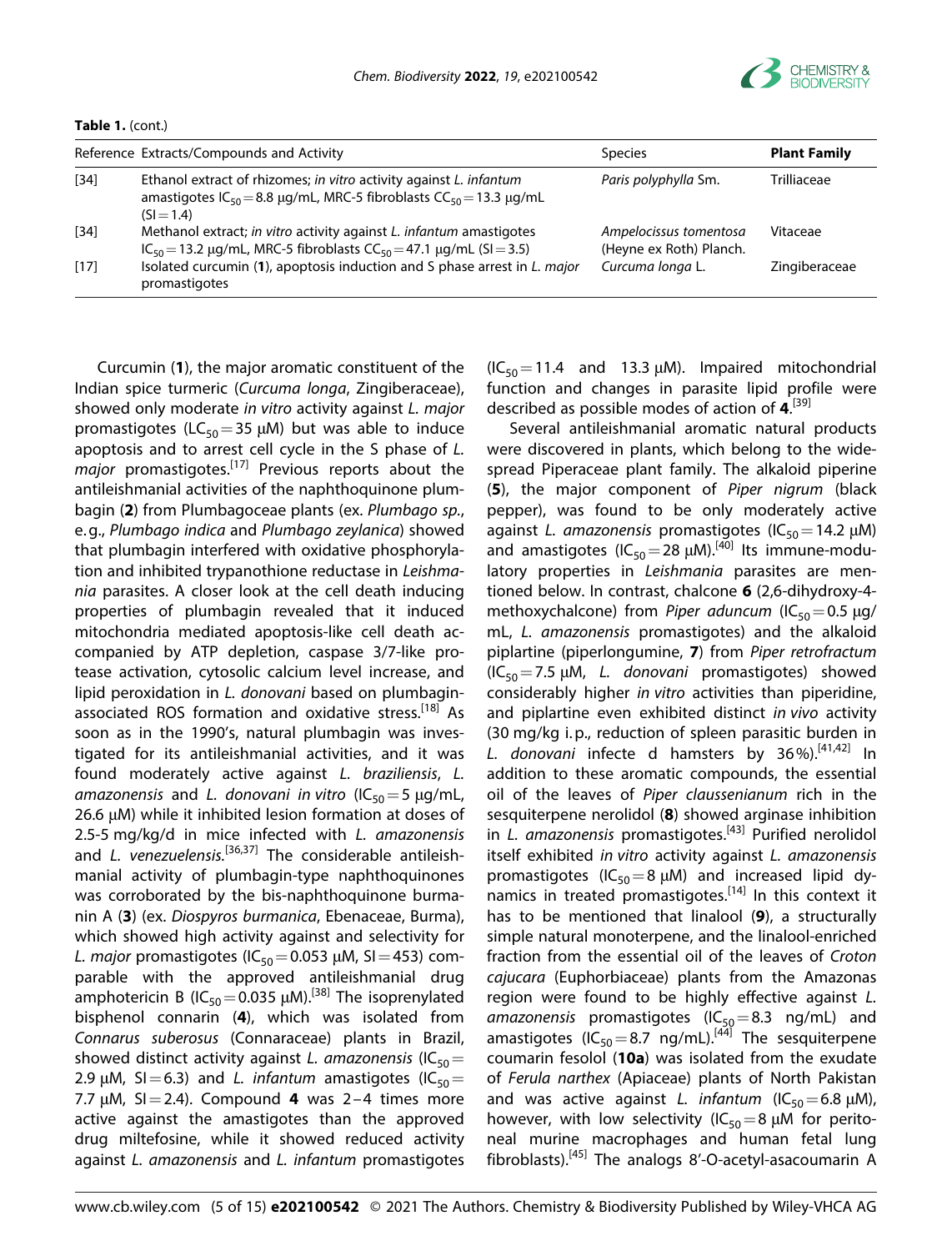



Figure 1. Structures of isolated plant constituents with promising antileishmanial activities against promastigotes (<sup>p</sup>) and/or amastigotes (<sup>a</sup>).

(**10b**) and asacoumarin A (**10c**) were less antileishmanial (IC<sub>50</sub> = 12.7  $\mu$ M for both compounds) but displayed a higher selectivity (IC<sub>50</sub>=32  $\mu$ M for peritoneal murine macrophages). Interestingly, the acetyl group of **10b**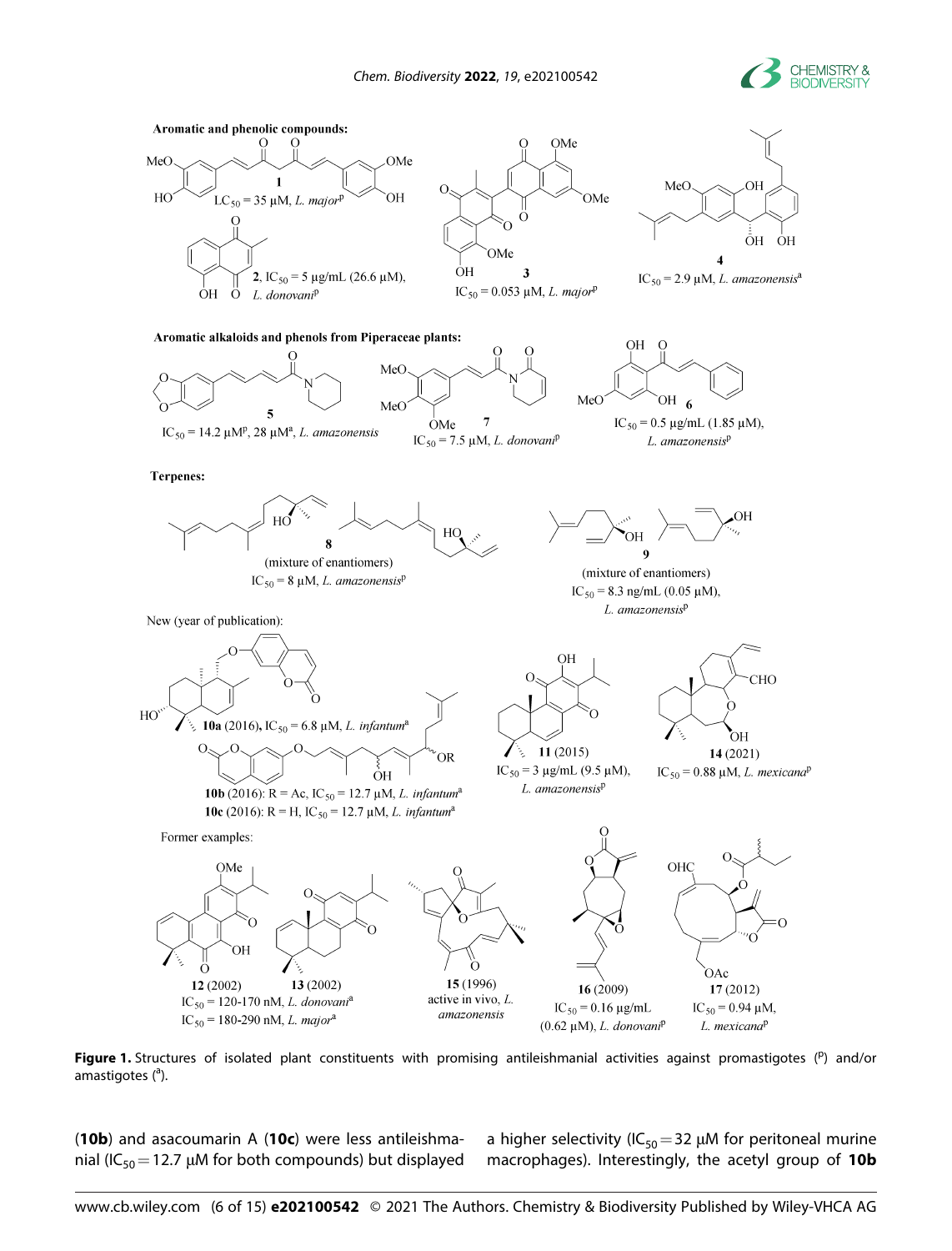

led to reduced toxicity to fetal lung fibroblasts (IC<sub>50</sub>= 31.7 μM) when compared with deacetylated analog **10c** ( $IC_{50} = 11.7 \mu M$ ).

The essential oil and the isolated benzoquinone diterpene 6,7-dehydroroyleanone (**11**) of *Tetradenia riparia* (Lamiaceae), a medicinal plant of Africa and South America, were active against *L. amazonensis* promastigotes (IC<sub>50</sub>=0.8  $\mu$ g/mL for the oil and 3  $\mu$ g/ mL for the quinone).<sup>[46]</sup> Structurally related natural quinoid abietanones **12** [7-hydroxy-12-methoxy-20 nor-abieta-1,5(10),7,9,12-pentaen-6,14-dione] and **13** (abieta-8,12-dien-11,14-dione) isolated from the Turkish Lamiaceae plant *Salvia cilicica* with excellent *in* vitro activity against *Leishmania donovani* (IC<sub>50</sub>= 120–170 nM) and *Leishmania major* amastigotes (IC<sub>50</sub> values=180-290 nM) were published two decades ago, which underline the potential of such natural quinones as antileishmanial drugs.<sup>[47]</sup>

Fabaceae plants from Arabia, Africa and South America were investigated for antileishmanial activity. Leaves of Brazilian Fabaceae plants such as *Dipteryx alata*, *Hymenaea courbaril* and *Hymenaea stignocarpa* were extracted with ethanol or hexane, which showed good to moderate activities against *L. amazonensis.* For instance, the hexane extract of *Dipteryx alata* was particularly active  $(IC_{50} = 0.08 \mu g/mL)$  with a high selectivity (SI=129).[48] The root extract of *Acacia nilotica* plant material from Nigeria led to the isolation of the diterpene **14** [(5S,7R,8R,9R,10S)-( )-7,8-seco-7,8 oxacassa-13,15-dien-7-ol-17-al], which showed an excellent IC<sub>50</sub> value of 0.88 μM against *L. mexicana* promastigotes as well as considerable selectivity  $(S)$ = 33.8).[49] The high activity of **14** is in line with previous reports about similar plant-derived sesqui- and diterpenes. For instance, the diterpene jatrophone (**15**, isolated from *Jatropha isabellii*, Euphorbiaceae, plants in Paraguay) was subcutaneously administered (25 mg/kg ×13 days) in mice infected with *L. amazonensis* and it was more active than the approved drug glucantime (112 mg/kg $\times$ 13 days).<sup>[50]</sup> Further sesquiterpene lactones **16** (8-epixanthatin-1β,5β-epoxide, ex. *Xanthium brasilicum*, Asteraceae, Sudan) and **17** (15 acetoxy-8-[(2-methylbutyryloxy)]-14-oxo-4,5-*cis-*acanthospermolide, ex. *Acanthospermum hispidum*, Asteraceae, Benin) showed strong activity against *Leishmania donovani* (IC<sub>50</sub>=0.16  $\mu$ g/mL) and *L. mexicana* (IC<sub>50</sub>= 0.94 μM) promastigotes.<sup>[51,52]</sup>

Further Brazilian plants were investigated such as *Jacaranda caroba* (Bignoniaceae), whose ethanol leaf extract showed *in* vitro activity ( $IC_{50} = 13 \mu g/mL$ , *L.* amazonensis) and selectivity  $(SI=3)$ .<sup>[48]</sup> The ethanol root extract (IC<sub>50</sub>=93  $\mu$ g/mL and SI=7) of *Melancium* 

*campestre* (Cucurbitaceae) was more active against and selective for *L. amazonensis* than the ethanol leaf extract ( $IC_{50}$  = 120 µg/mL and SI = 0.6) and the hexane stem bark extract ( $IC_{50}$ =161  $\mu$ g/mL and SI=2) of the same plant.[48] Various solvent extracts of *Campomanesia lineatifolia* (Myrtaceae) were tested for activity against *L. amazonensis* promastigotes and the butanol extract showed some activity and selectivity (IC<sub>50</sub>= 62  $\mu$ g/mL and SI = 8).<sup>[48]</sup> Finally, the hexane leaf extract of Brazilian *Syzygium cumini* (Myrtaceae) showed moderate activity against *L. amazonensis* (IC<sub>50</sub> = 32 μg/ mL and  $SI = 4$ ) and adds to the number of promising Brazilian plants with antileishmanial activities.<sup>[48]</sup> The structures of the antileishmanial natural compounds of the described plants are shown and summarized in *Figure 1*.

Summing up, the described antileishmanial natural compound classes comprise terpenes, quinones, alkaloids, and various aromatic compounds such as phenols and flavones. Natural products such as linalool, nerolidol, curcumin, and plumbagin are structurally simple and in parts commercially available, which should enable the future semi-synthesis of derivatives of these compounds with improved antileishmanial activities. Flavones such as luteolin are also easily and commercially available and might serve as starting points for the semi-syntheses of new antileishmanial flavone derivatives. *Table 1* summarizes the plants and their isolates, which were used for the treatment of various types of leishmaniasis. More plant derived products with immune-modulatory properties are mentioned separately for a better clarity.

In addition to plants, other natural sources such as algae and fungi provide compounds with antileishmanial activities. Various hexane/ethyl acetate eluent fractions were obtained from the Antarctic *Iridaea cordata* red alga by chromatographic purification and two polar fractions (i. e., fractions obtained with an eluent with a high content of ethyl acetate) showed activity against *L. amazonensis* promastigotes ( $IC_{50}$ = 17.4  $\mu$ g/mL for hexane: AcOEt = 1:4 fraction, 24.3  $\mu$ g/ mL for hexane:  $AcOEt = 2:3$  fraction) and amastigotes  $(IC_{50} = 12.4 \mu g/mL$  for hexane: AcOEt = 1:4 fraction, 4.0  $\mu$ g/mL for hexane: AcOEt = 2:3 fraction).<sup>[23]</sup> The highest activity was observed against amastigotes for the hexane:  $AcOE = 2:3$  fraction and further efforts to purify the active principle(s) of this fraction appear to be promising. Iberian *Cystosteira* macroalgae were investigated for antileishmanial activities and the hexane extracts of *C. baccata* and *C. barbata* displayed reasonable activities against *L. infantum* amastigotes  $(IC_{50} = 5.1 \text{ µg/mL}$  and 6.8  $\mu$ g/mL.<sup>[53]</sup> Carotenoids, ste-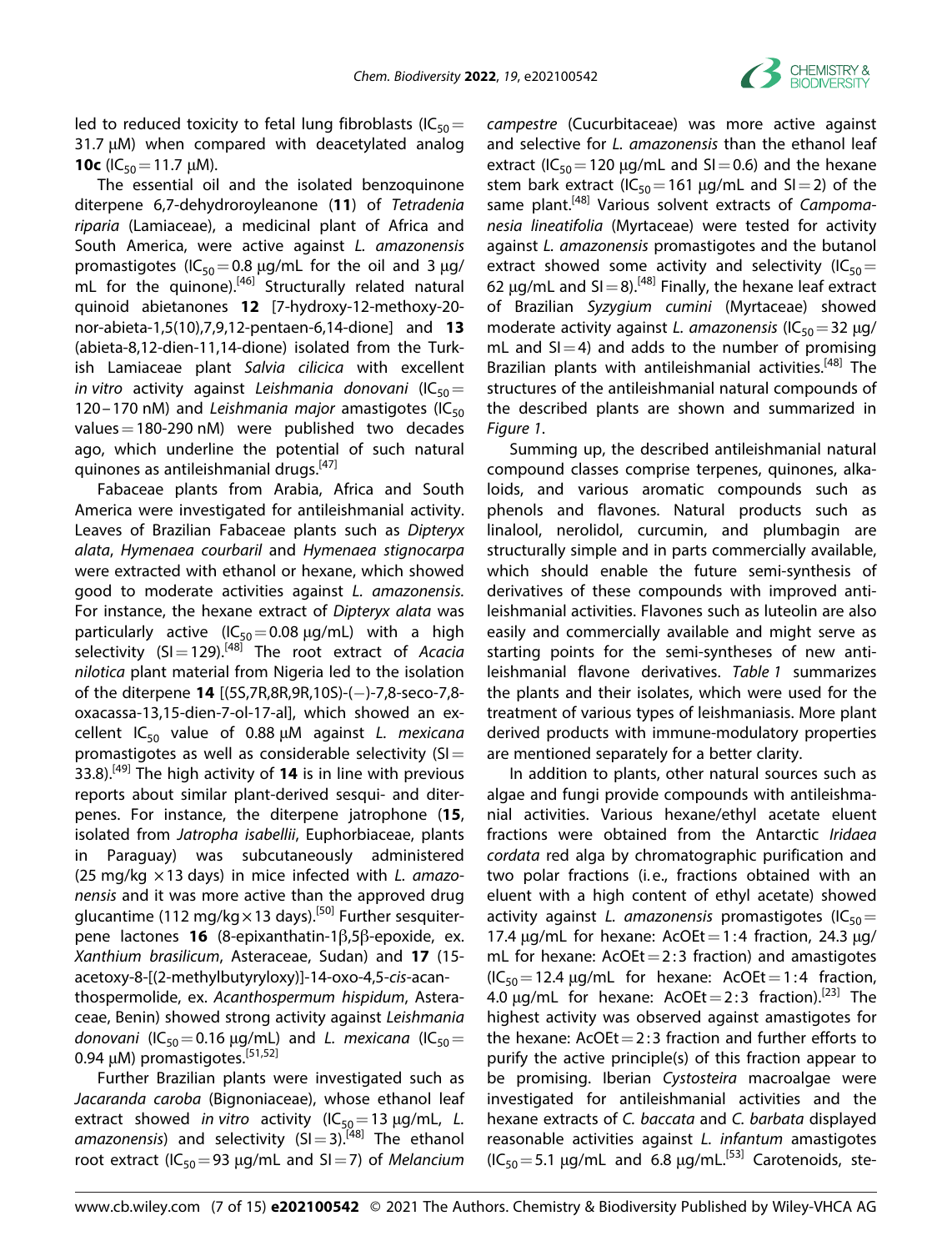

roids, meroterpenoids, fatty acids and triacylglycerols were identified as components of the *Cystosteira* extracts, which warrant further exploration as possible antileishmanial drugs.

Various fungi were tested against *Leishmania* parasites. Water soluble polysaccharides were isolated from the Indian wild mushrooms *Termitomyces eurhizus* (IC<sub>50</sub>=100  $\mu$ g/mL) and *Russula laurocerasi* (IC<sub>50</sub>= 86.9 μg/mL), which were moderately active against *L. donovani* amastigotes.[25] Ethanol and ethyl acetate extracts of the mushroom *Grifola frondosa* were also moderately active against *L. donovani* promastigotes ( $IC_{50}$ =93.9  $\mu$ g/mL for EtOH extract and 412.5  $\mu$ g/mL for AcOEt extract).[28] A fungal extract library was also established for new antileishmanial compounds. In this way, the new bisabolane sesquiterpene lactone derivative HD871-1 (**18**) was discovered with considerable activity against *L. mexicana* amastigotes (IC<sub>50</sub>= 3.73 μM).[54] The activity of **16** matches with the activities of other fungal sesquiterpenes such as hypnophilin (**19**, isolated from the mushroom *Lentinus strigosus*), which exhibited distinct activity against amastigotes of *L. amazonensis*  $(IC_{50} = 2.16 \,\mu\text{g/mL})$ 8.7 μM).<sup>[29]</sup> A direct comparison is difficult since different *Leishmania* strains were applied for testing. A higher activity than those of **18** and **19** against amastigotes of *L. donovani* was observed for fungal quinones of the endophytic fungus *Edenia sp.* such as **20** (palmarumycin CP18,  $IC_{50} = 0.62 \mu M$ , SI = 245).<sup>[26]</sup> Nevertheless, compound **18** is clearly of interest as a potential new antileishmanial drug candidate, which might be successfully optimized to new analogs with improved antileishmanial activities by (semi-)synthetic methods in the future. Harzialactone a (**21**), which was recently isolated from the marine-derived fungus *Paecilomyces* sp 7 A22, also shows a lactone scaffold. But its antileishmanial activities were only moderate against *L. amazonensis* promastigotes (IC<sub>50</sub> = 5.25 μg/ mL, 27.3 μM) or weak against *L. amazonensis* amastigotes (IC<sub>50</sub> = 18.18  $\mu$ g/mL, 94.6  $\mu$ M).<sup>[55]</sup>

*Table 2* and *Figure 2* summarize the outcome of the studies with algae and fungal sources for the identification of antileishmanial constituents.

# **3. Antileishmanial Natural Products with Immuno-Modulatory Activities**

Immuno-modulatory strategies are of growing relevance for the treatment of leishmaniasis infections. Several natural products of plants, which showed significant *in vitro* activity against *Leishmania* parasites, were reported to modulate immune response in infected cells and organisms (*Table 3*, *Figure 3*).[15] Natural tannins such as ellagitannin **22** from *Pelargonium* species (Geraniaceae) displayed IFN-like properties and released nitric oxide/NO as well as tumor necrosis factor-α/TNF-α in macrophages.<sup>[16,56]</sup> The iridoid-enriched fraction picroliv isolated from *Picrorhiza kurroa* (Plantagenaceae) showed immune-stimulant

**Table 2.** Natural products with antileishmanial activities from algae and fungi.

| Organism Species |                                                                                              | Fractions/Compounds and Activity                                                                                                                                                                                                                                                                                                                                                                                                      | Reference |
|------------------|----------------------------------------------------------------------------------------------|---------------------------------------------------------------------------------------------------------------------------------------------------------------------------------------------------------------------------------------------------------------------------------------------------------------------------------------------------------------------------------------------------------------------------------------|-----------|
| Algae            | Iridaea cordata (Turner) Bory de Saint-<br>Vincent                                           | Various hexane: ethyl acetate eluent fractions with activity<br>against L. amazonensis promastigotes, $IC_{50} = 138.6 \mu g/mL$<br>(hexane: AcOEt = 4:1), $IC_{50} = 17.4 \mu g/mL$ (hexane: AcOEt = 1:4),<br>$IC_{50} = 24.3 \mu g/mL$ (hexane: AcOEt = 2:3); activity against amas-<br>tigotes, $IC_{50} = 23.6 \mu q/mL$ (hexane: AcOEt = 4:1), 12.4 $\mu q/mL$<br>(hexane: AcOEt = 1:4) and 4.0 $\mu$ g/mL (hexane: AcOEt = 2:3) | $[23]$    |
|                  | Cystosteira baccata (S. G. Gmelin) P.C. Silva<br>and Cystosteira barbata (Stackh.) C. Agardh | Hexane extracts with activity against L. infantum amastigotes,<br>$IC_{50} = 5.1 \mu g/mL$ for C. baccata, $IC_{50} = 6.8 \mu g/mL$ for C. barbata                                                                                                                                                                                                                                                                                    | $[53]$    |
| Fungus           | <b>Fungal Extract Library</b>                                                                | Isolated HD871-1 (18) with activity against L. mexicana<br>amastigotes, $IC_{50} = 3.73 \mu M$                                                                                                                                                                                                                                                                                                                                        | [54]      |
|                  | Grifola frondosa (Dicks.) Gray                                                               | Ethanol and ethyl acetate extracts active against L. donovani<br>promastigotes $IC_{50} = 93.9 \mu q/mL$ (EtOH) and 412.5 $\mu q/mL$<br>(AcOEt)                                                                                                                                                                                                                                                                                       | [28]      |
|                  | Paecilomyces sp 7 A22 Bainier                                                                | Isolated harzialactone a (21) with activity against L. amazonen-<br>sis promastigotes (IC <sub>50</sub> = 5.25 $\mu$ g/mL, 27.3 $\mu$ M) and amastigotes<br>$(IC_{50} = 18.18 \text{ µq/mL}, 94.6 \text{ µM})$                                                                                                                                                                                                                        | [55]      |
|                  | Russula laurocerasi Britzelm.                                                                | Water soluble polysaccharides, $IC_{50} = 86.9$ $\mu$ g/mL (L. donovani<br>amastigotes)                                                                                                                                                                                                                                                                                                                                               | [25]      |
|                  | Termitomyces eurhizus (Berk.) R. Heim                                                        | Water soluble polysaccharides, $IC_{50} = 100 \mu g/mL$ (L. donovani<br>amastigotes)                                                                                                                                                                                                                                                                                                                                                  | [25]      |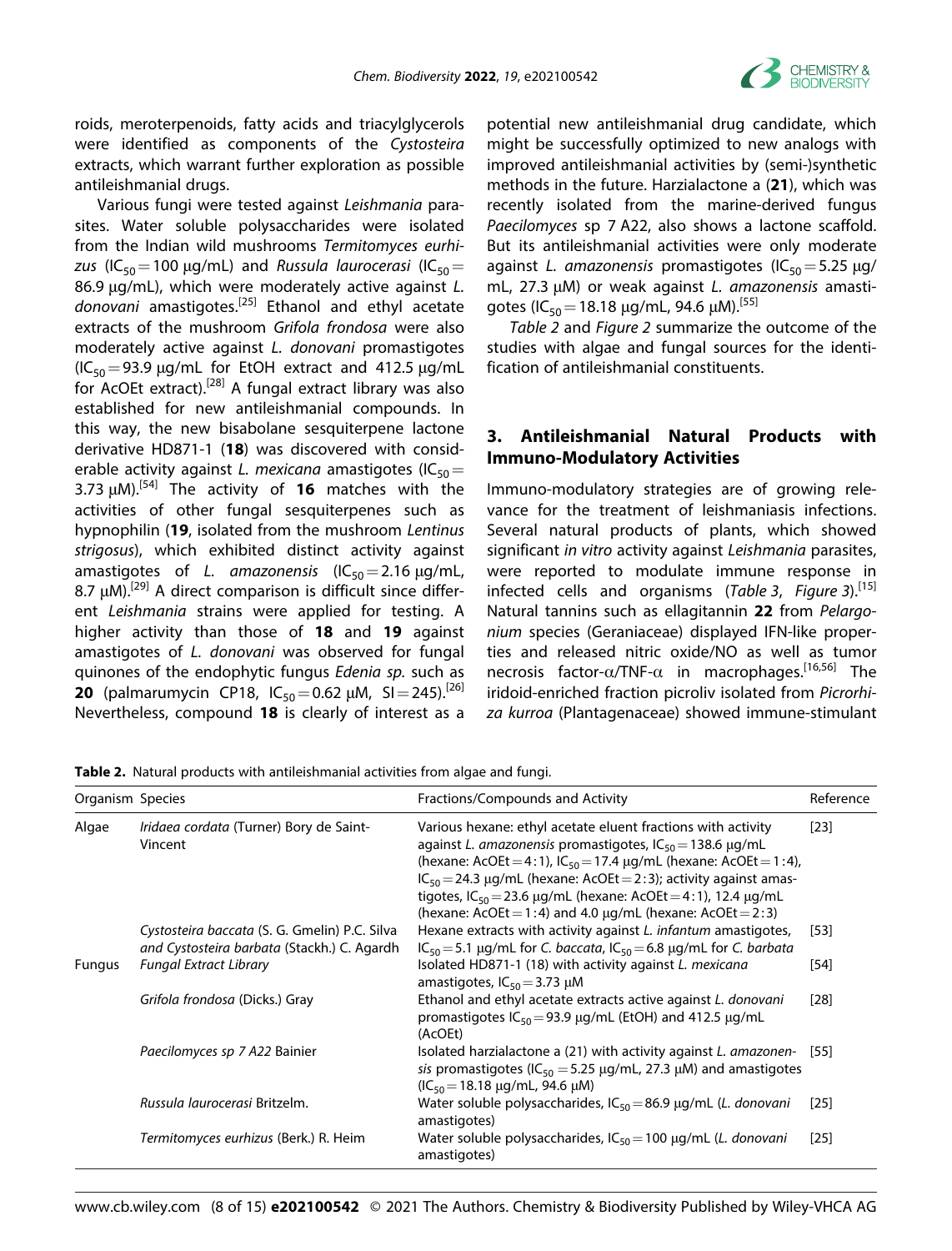

#### Fungal antileishmanials (year of publication):



Figure 2. Structures of fungal antileishmanials with activity against promastigotes (<sup>p</sup>) or amastigotes (<sup>a</sup>).

| Table 3. Plant-derived natural antileishmanials with immuno-modulatory activities. |  |
|------------------------------------------------------------------------------------|--|
|------------------------------------------------------------------------------------|--|

| Family        | <b>Species</b>                                       | Fractions/Compounds and Activity                                                                                                                                                                                                                                                                                | Reference |
|---------------|------------------------------------------------------|-----------------------------------------------------------------------------------------------------------------------------------------------------------------------------------------------------------------------------------------------------------------------------------------------------------------|-----------|
| Asteraceae    | Tanacetum parthe-<br>nium (L.) Sch.Bip.              | Isolated parthenolide (26), inhibition of IKB kinase $\beta$                                                                                                                                                                                                                                                    | [64, 65]  |
| Euphorbiaceae | Croton caudatus<br>Geisel.                           | Semi-purified hexane extract (JDHex), increased formation of NO, TNF- $\alpha$ and IL- [68]<br>12 in vitro, IFN-y induction and IL-10 suppression in vivo                                                                                                                                                       |           |
| Fabaceae      | Glycyrrhiza glabra L.                                | Isolated 18 $\beta$ -glycyrrhetinic acid (25), induction of IL-12, IFN- $\gamma$ , TNF- $\alpha$ and<br>inducible NO synthase, downregulation of IL-4 and IL-10                                                                                                                                                 | [63]      |
| Geraniaceae   | Pelargonium sp.<br>L'Hér. ex Aiton                   | Isolated ellagitannin 22, IFN-like properties, NO release, TNF- $\alpha$ release in<br>macrophages                                                                                                                                                                                                              | [16, 56]  |
| Malpighiaceae | Lopanthera lactes-<br>cens Ducke                     | Isolated $6\alpha$ , 7 $\alpha$ , 15 $\beta$ , 16 $\beta$ , 24-pentacetoxy-22 $\alpha$ -carbomethoxy-21 $\beta$ , 22 $\beta$ -epoxy-18 $\beta$ -<br>hydroxy-27,30-bisnor-3,4-secofriedela-1,20(29)-dien-3,4R-olide (28, LLD-3), ef-<br>fects on B and T cell proliferation and B cell immunoglobulin production | [67]      |
| Piperaceae    | Piper claussenianum<br>(Mig.) C. DC.                 | Leaf essential oil rich in nerolidol, increased NO formation by 20.5%                                                                                                                                                                                                                                           | [43]      |
| Piperaceae    | Piper nigrum L.                                      | Isolated piperine (5), suppression of NF-KB and activation of IKB kinase,<br>suppression of MCP-1, TNF- $\alpha$ , and NO production                                                                                                                                                                            | [40, 58]  |
|               | Plantagenaceae Picrorhiza kurroa<br>Royle ex. Benth. | Picroliv (iridoid-enriched fraction), immune stimulant: increased macrophage<br>migration index/MMI, $[$ <sup>14</sup> C]-glucosamine uptake, phagocytosis of <i>E. coli</i> ,<br>chemiluminescence of peritoneal macrophages, $[^{3}H]$ - thymidine uptake                                                     | $[57]$    |
| Salicaceae    | Salix sp. L.                                         | Salicylic acid (23) and acetyl salicylic acid (24), NO formation                                                                                                                                                                                                                                                | [59, 60]  |
| Rutaceae      | Raputia heptaphylla<br>Pittier                       | Isolated $11\alpha$ , 19 $\beta$ -dihydroxy-7-acetoxy-7-deoxoichangin (27), formation of IL-<br>12p70, TNF- $\alpha$ and NO                                                                                                                                                                                     | [66]      |

activities in mouse lymphocytes (increased macrophage migration index/MMI, [<sup>14</sup>C]-glucosamine uptake, phagocytosis of *E. coli*, chemiluminescence of peritoneal macrophages, [<sup>3</sup>H]- thymidine uptake), which increased the resistance of treated hamsters to *L.* donovani infection.<sup>[57]</sup> Piperaceae derived compounds were also investigated, and piperine (**4**, see *Figure 1*) showed immune-modulatory effects by suppression of NF-кB and activation of IкB kinase as well as by suppression of MCP-1, TNF- $\alpha$ , and NO production.<sup>[40,58]</sup> In contrast to that, nerolidol (**8**, ex. *Piper claussenianum*, Piperaceae) led to an increase of NO formation by 20.5%.[43]

Salicylic acid (**23**), the oxidation product of natural salicin from *Salix* sp. plants (Salicaceae), was described

as a component of a possible topical therapy for CL, which induced the formation of NO as a mode of action, and cured 12% of *L. tropica* infected patients in a clinical study, with a further 28% of the patients experiencing an improvement.<sup>[59]</sup> Mice, infected with *L. major*, were fed with the widely applied drug acetyl salicylic acid (**24**, 400 mg/kg/day for 13 weeks), which inhibited *L. major* visceralization and reduced lesion size and hepato-/splenomegaly by increased NO formation.[60] Copper complexes with ligands based on the salicyl fragment also showed distinct activities against *L. tropica* and *L. donovani.*[61,62]

The triterpene **25** (18*β*-glycyrrhetinic acid) from *Glycyrrhiza glabra* (Fabaceae) displayed *in vitro* and *in vivo* activity against *L. donovani* by induction of IL-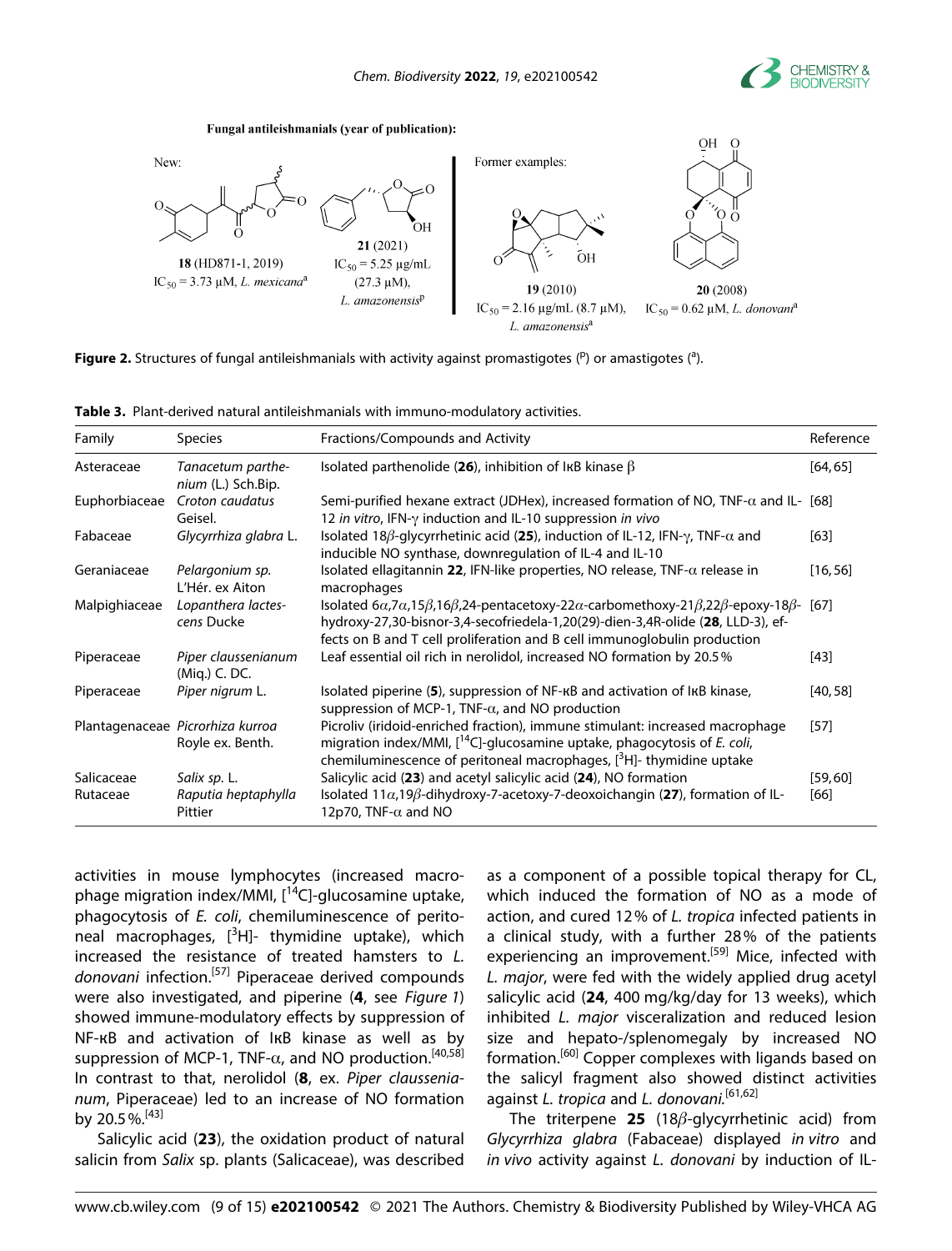



**Figure 3.** Structures of antileishmanial natural products from plants with immuno-modulatory activities (piperine **5** is shown in *Figure 1*).

12, IFN-γ, TNF- $\alpha$  and inducible NO synthase, as well as downregulation of IL-4 and IL-10.<sup>[63]</sup> Similar effects were reported of the triterpenes oleanolic acid and ursolic acid.[11] Parthenolide (**26**), a sesquiterpene lactone isolated from *Tanacetum parthenium* (Asteraceae), was described as a strong inhibitor of *L. amazonensis* promastigotes (IC<sub>50</sub> = 0.37 μg/mL, 1.49 μM) and of IкB kinase β. [64,65] The *seco*-limonoid **27** (11α,19*β*-dihydroxy-7-acetoxy-7-deoxoichangin) from *Raputia heptaphylla* showed distinct activity against *L. panamensis* amastigotes (EC<sub>50</sub> = 7.9 μM) accompanied by increased formation of IL-12p70, TNFα and NO.[66] Nor-triterpene **28** (6*α*,7*α*,15*β*,16*β*,24 pentacetoxy-22*α*-carbomethoxy-21*β*,22*β*-epoxy-18*β*hydroxy-27,30-bisnor-3,4-secofriedela-1,20(29)-dien-

3,4R-olide, LLD-3) isolated from *Lopanthera lactescens* (Malpighiaceae) was also strongly active against *L.* amazonensis amastigotes (IC<sub>50</sub>=0.41 μg/mL, 0.16 μM) and had effects on the proliferation of B and T cells as well as on B cell immunoglobulin production.<sup>[67]</sup> A semi-purified hexane extract (JDHex) of *Croton caudatus* leaves (Euphorbiaceae) exhibited a higher activity against *L. donovani* amastigotes (IC<sub>50</sub> = 2.5 μg/mL) than against promastigotes ( $IC_{50}$  = 10  $\mu$ g/mL), associated with an increased formation of NO, TNF- $\alpha$  and IL-12 and distinct *in vivo* activity of the extract, which reduced the spleen and liver parasite burden, accompanied by IFN-γ induction and IL-10 suppression.<sup>[68]</sup>

The mentioned natural products can either suppress or induce immune responses in infected cells. Piperine (5) led to a suppression of TNF- $\alpha$ , and NO

production and, thus, it can contribute to a control of an excessive immune reaction upon *Leishmania* infection. In addition, a combination of piperine, which exhibited antileishmanial activities (see above), with immune response inducing compounds might enhance the activity of piperine against *Leishmania.* Hence, the induction of immune response based on increased levels of NO, TNF- $\alpha$ , and IFN- $\gamma$ , for example, is of great importance for the treatment of *Leishmania* infections. A few more plant products including compounds with immuno-modulatory activities will be described in the synergy effects section below.

## **4. Synergy Effects of Natural Extracts, Oils and Isolates in Combination with Approved Drugs**

The promising effects of natural products in combination with currently approved antileishmanial drugs are briefly described in this section. For instance, the combination of natural products with antimonials can lead to synergy effects and improved treatment outcomes. Meglumine antimoniate in combination with the well-known plant spices capsaicin (**29**, ex. *Capsicum* sp., Solanaceae) and piperine (**5**, Piperaceae, see *Figure 1*) led to enhanced antileishmanial *in vitro* activities of both natural compounds against *L.* infantum promastigotes and amastigotes.<sup>[69]</sup> In addition, a clinical study with patients suffering from CL using glucantime plus ozonated olive oil exhibited synergy effects leading to distinct lesion size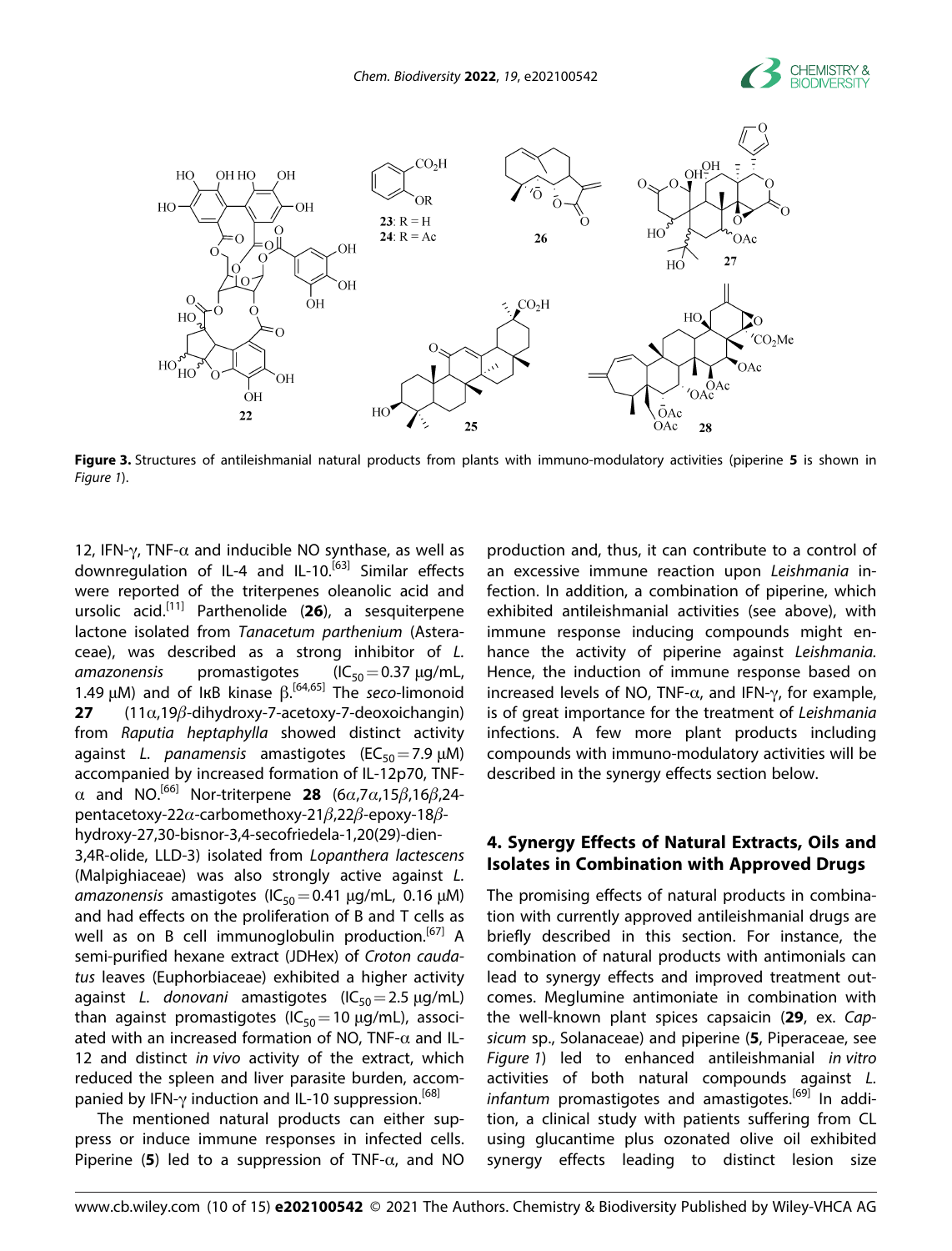

reductions.[70] Such combination strategies can also be suitable options in order to reduce the systemic toxicity of antimonials in case that lower effective antimonial doses can be administered.

Although very efficient, amphotericin B is an expensive antileishmanial drug having side-effects and so synergy effects of natural products with amphotericin B were studied in order to find ways to reduce the necessary amphotericin B doses for leishmaniasis treatments. A study of the ethanolic leaf extract of the African medicinal plant *Moringa oleifera* (Moringaceae) showed its activity against *L. major* promastigotes  $(IC_{50} = 6.87 \text{ µg/mL})$  and amastigotes  $(IC_{50} = 9.31 \text{ µg/m})$ mL) and revealed a considerable antileishmanial synergy effect in combination with amphotericin B (fractional inhibitory concentration/FIC = 0.375). The active principles of *M. oleifera* leaf extract were identified as resorcinol (**30**,  $IC_{50} = 3.79 \mu g/mL$ , 34.4 μM), luteolin 7-O-glucoside (31, IC<sub>50</sub> = 10.7 μg/mL, 23.9  $\mu$ M) and syringic acid (32,  $IC_{50} = 13.4 \,\mu$ g/mL, 67.6  $\mu$ M).<sup>[71]</sup> Already two decades ago, the aglycone luteolin (isolated from *Vitex negundo*, Lamiaceae) and its structurally related flavonoid quercetin (isolated from *Fagopyrum esculentum*, Polygonaceae) were shown to reduce splenic parasite load in hamsters infected with *L. donovani* by 80% (luteolin, 3.5 mg/kg) and 90% (quercetin, 14 mg/kg) while luteolin remained non-toxic to human cells.<sup>[72]</sup>

Various propolis extracts, oils and compounds showed distinct *in vitro* and *in vivo* activities against *Leishmania* strains and infections.[73] The essential oil of Tunisian propolis, which was made by bees (*Apis mellifera*) in a region where various *Citrus* plants (Rutaceae) grow, exhibited strong activities against *L. major* and *L. infantum* promastigotes (IC<sub>50</sub> = 5.3 μg/mL

and 3.7  $\mu$ g/mL) and amastigotes (IC<sub>50</sub> = 7.4  $\mu$ g/mL and 5.0 μg/mL), it activated macrophages by NO formation, and it displayed synergy effects when combined with amphotericin B  $(FIC = 0.37)$ .<sup>[74]</sup> Cadambine acid (33) isolated from the *Naucleas diderichii* (Rubiaceae) medicinal plant growing in West and Central Africa was active against and selective for *L. infantum* amastigotes ( $IC_{50}$ =1.2  $µM$ , SI > 209) by induction of NO formation, and it acted synergistically in concert with amphotericin  $B^{[75]}$  Flavolignans were isolated from milk thistle (*Silybum marianum*, Asteraceae), and although dehydroisosilybin A (**34**) showed only low activity against *L. donovani* and *L. infantum* promastigotes (IC<sub>50</sub> = 90.2  $\mu$ M), it exhibited a moderate synergy effect together with amphotericin B, which made it possible to reduce the applied dose of dehydroisosilybin A by a factor of more than 4 and the dose of amphotericin B by a factor of  $2^{[76]}$ 

Taken together, there is a well-equipped arsenal of natural products, which were successfully combined with approved antileishmanial drugs such as antimonials and amphotericin B. Quite a few of them such as piperidine, capsaicin, resorcinol, syringic acid, luteolin, olive oil, and propolis are easily available and, thus, can be suitable additives for currently applied treatments in order to reduce costs and side-effects/ toxicities. Structures of natural products with synergy effects when combined with clinically approved drugs are shown in *Figure 4*.

#### **5. Conclusions**

This review underlines the great potential of natural products as valuable drug candidates for the treat-



**Figure 4.** Structures of antileishmanial natural products with synergy effects in combination with approved antileishmanial drugs (piperine **5** is shown in *Figure 1*).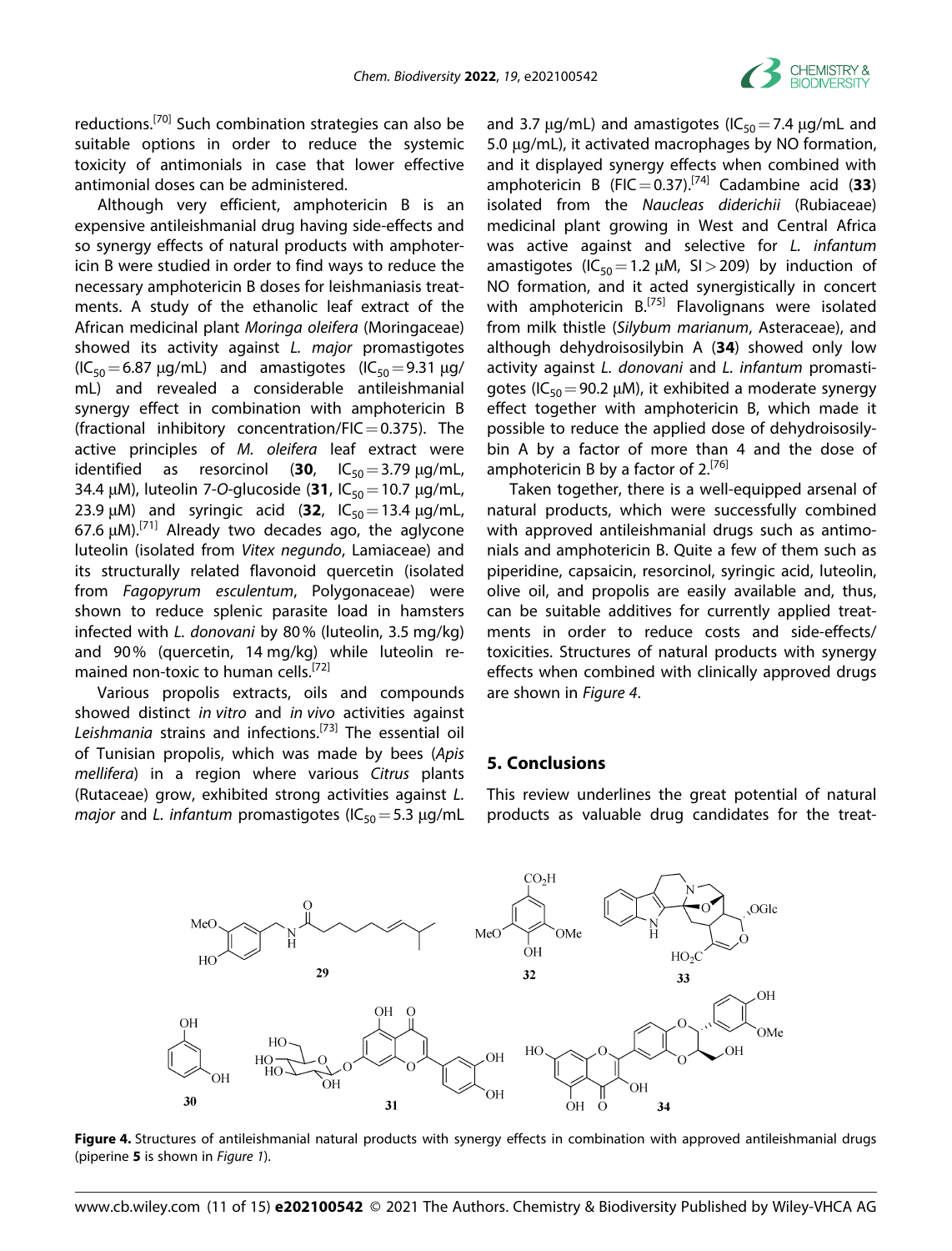

ment of leishmaniasis. Nature can provide many possible treatment options for various forms of leishmaniasis. This review does not include bacterial sources, yet, a considerable number of antileishmanial plant, fungal and algae products. These natural sources are already being applied by traditional healers in tropical and sub-tropical regions as treatments for various infectious diseases. A good deal of the described extracts and natural products was derived from plants. Medicinal plant products can enhance the effects of conventional antileishmanials such as antimonials and amphotericin B, which can decrease treatment costs and improve the quality of life of patients due to reduced side-effects. Various products of algae and fungi also revealed promising antileishmanial activities not inferior to nor less promising than those effects of the plant-based products. Several extracts and natural products showed excellent *in vitro* and/or *in vivo* antileishmanial activities, which warrant further in-depth studies. The immuno-modulating properties of certain compounds and fractions are particularly interesting since they have the potential to lead to an immunization against *Leishmania* infection and, thus, they can also be of relevance for other human diseases including infectious diseases such as viral infections.

This review is intended to show the potential of nature-derived antileishmanials and to encourage readers either to start or to continue research in the field of nature-inspired drugs against NTDs such as leishmaniasis. These efforts can comprise the exploitation of currently known plants, fungi, and algae products with known antileishmanial effects, as well as the identification of new natural sources with antileishmanial activities in order to develop cost-effective and easily accessible therapies, which can add to or even replace current standard therapies for leishmaniasis diseases. In addition, chemists can provide synthetic approaches to the described highly active natural products in order to achieve an easier access to these molecules and to generate new (semi- )synthetic derivatives with improved biological properties.

### **Acknowledgements**

Open Access funding enabled and organized by Projekt DEAL.

### **Author Contribution Statement**

Waleed S. Koko carried out the literature search on plants, Ibrahim S. Al Nasr wrote the manuscript and revised the manuscript, Tariq A. Khan carried out the literature search on fungal and animal sources. Bernhard Biersack carried out the literature search on natural products and wrote the manuscript. Rainer Schobert revised and proofread the manuscript.

#### **References**

- [1] P. J. Hotez, D. H. Molyneux, A. Fenwick, J. Kumaresan, S. E. Sachs, J. D. Sachs, L. Savioli, 'Control of neglected tropical diseases', *New Engl. J. Med.* **2007**, *357*, 1018–1027.
- [2] http://www.who.int/mediacentre/factsheets/fs375/en/; Accessed November 12, 2020.
- [3] K. van Bocxlaer, D. Caridha, C. Black, B. Vesely, S. Leed, R. J. Sciotti, G.-J. Wijnant, V. Yardley, S. Braillard, C. E. Mowbray, J.-R. Ioset, S. L. Croft, 'Novel benzoxaborole, nitroimidazole and aminopyrazoles with activity against experimental cutaneous leishmaniasis', *IJP: Drugs Drug Resist.* **2019**, *11*, 129–138.
- [4] M. Vermeersch, R. I. da Luz, K. Toté, J.-P. Timmermans, P. Cos, L. Maes, 'In vitro susceptibilities of *Leishmania donovani* promastigote and amastigote stages to antileishmanial reference drugs: practical relevance of stagespecific differences', *Antimicrob. Agents Chemother.* **2009**, *53*, 3855–3859.
- [5] G. De Mulder, K. K. H. Ang, S. Chen, M. R. Arkin, J. C. Engel, J. H. McKerrow, 'A screen against *Leishmania* intracellular amastigotes: comparison to a promastigote screen and identification of a host cell-specific hit', *PLoS Neglected Trop. Dis.* **2011**, *5*, e1253.
- [6] M. Butler, 'The role of natural product chemistry in drug discovery', *J. Nat. Prod.* **2004**, *67*, 2141–2153.
- [7] H. Yuan, Q. Ma, L. Ye, G. Piao, 'The traditional medicine and modern medicine from natural products', *Molecules* **2016**, *21*, 559.
- [8] B. Saad, 'Greco-Arab and Islamic herbal medicine: a review', *Eur. J. Med. Plants* **2014**, *4*, 249–258.
- [9] A. Fournet, A. A. Barrios, V. Muñoz, 'Leishmanicidal and trypanocidal activities of Bolivian medicinal plants', *J. Ethnopharmacol.* **1994**, *41*, 19–37.
- [10] Atta-ur-Rahman, M. I. Choudhary, 'Recent studies on bioactive natural products', *Pure Appl. Chem.* **1999**, *71*, 1079.
- [11] T. J. Schmidt, S. A. Khalid, A. J. Romanha, T. M. Alves, M. W. Biavatti, R. Brun, F. B. Da Costa, S. L. de Castro, V. F. Ferreira, M. V. G. Lago, L. L. Leon, N. P. Lopes, R. C. das Neves Amorim, M. Niehues, I. V. Ogungbe, A. M. Pohlit, M. T. Scotti, W. N. Setzer, M. de N. C. Soeiro, M. Steindel, A. G. Tempone, 'The potential of secondary metabolites from plants as drugs or leads against protozoan neglected diseases – part I', *Curr. Med. Chem.* **2012**, *19*, 2128–2175.
- [12] T. J. Schmidt, S. A. Khalid, A. J. Romanha, T. M. Alves, M. W. Biavatti, R. Brun, F. B. Da Costa, S. L. de Castro, V. F. Ferreira, M. V. G. de Lacerda, M. V. G. Lago, L. L. Leon, N. P. Lopes,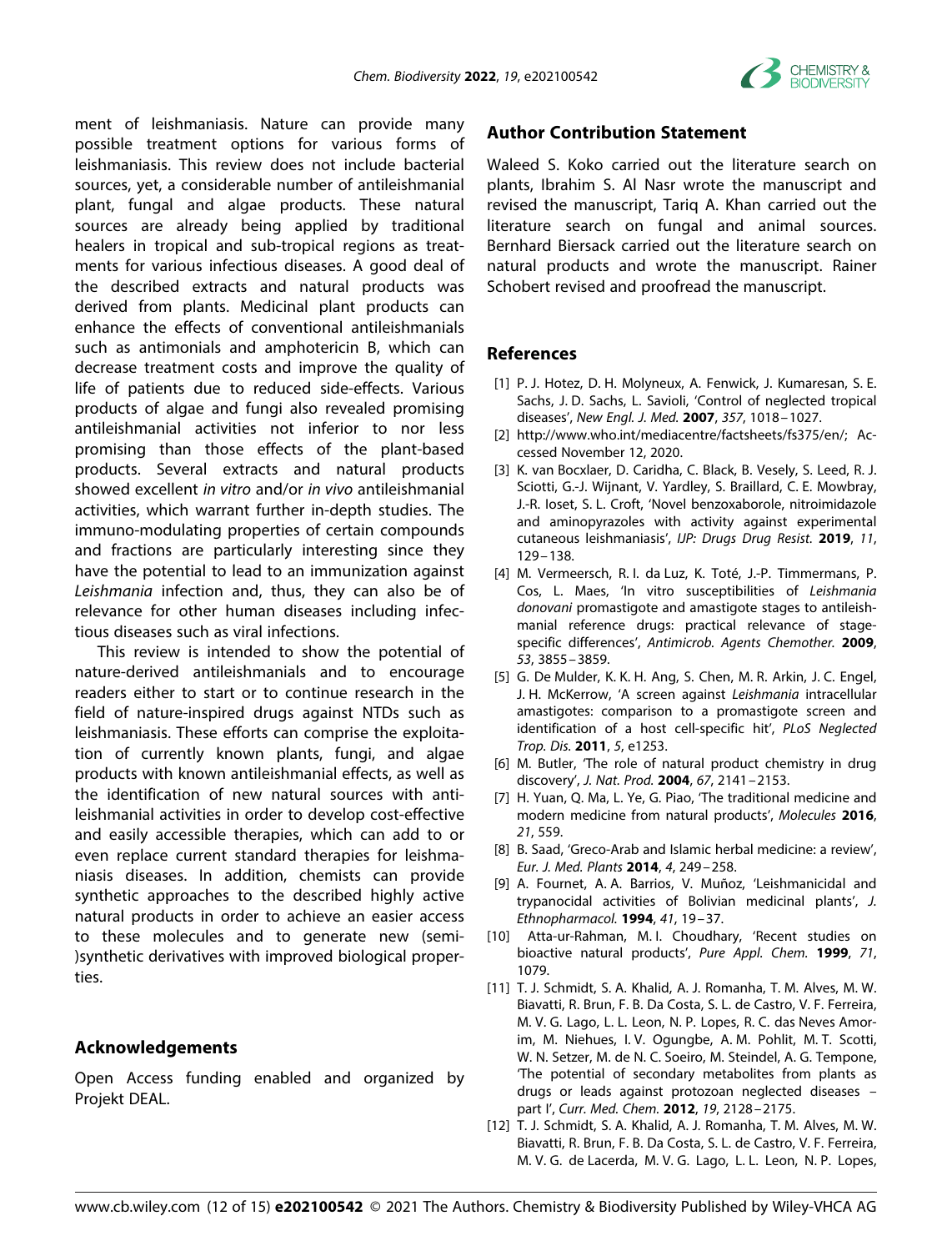R. C. das Neves Amorim, M. Niehues, I. V. Ogungbe, A. M. Pohlit, M. T. Scotti, W. N. Setzer, M. de N. C. Soeiro, M. Steindel, A. G. Tempone, 'The potential of secondary metabolites from plants as drugs or leads against protozoan neglected diseases – part II', *Curr. Med. Chem.* **2012**, *19*, 2176–2228.

- [13] L. F. D. Passero, M. D. Laurenti, G. Santos-Gomes, B. L. S. Campos, P. Sartorelli, J. H. G. Lago, 'Plants used in traditional medicine: extracts and secondary metabolites exhibiting antileishmanial activity', *Curr. Clin. Pharmacol.* **2014**, *9*, 187–204.
- [14] H. S. Camargos, R. A. Moreira, S. A. Mendanha, K. S. Fernandes, M. L. Dorta, A. Alonso, 'Terpenes increase the lipid dynamics in the *Leishmania* plasma membrane at concentrations similar to their IC<sub>50</sub> values', *PLoS One* 2014, 9, e104429.
- [15] I. A. Rodrigues, A. M. Mazotto, V. Cardoso, R. L. Alves, A. C. F. Amaral, J. R. de Andrade Silva, A. S. Pinheiro, A. B. Vermelho, 'Natural products: insights into leishmaniasis inflammatory response', *Mediat. Inflamm.* **2015**, *2015*, 835910.
- [16] A. F. Kiderlen, O. Kayser, D. Ferreria, H. Kolodziej, 'Tannins and related compounds: killing of amastigotes of *Leishmania donovani* and release of nitric oxide and tumor necrosis factor α in macrophages *In Vitro*', *Z. Naturforsch.* **2001**, *56c*, 444.
- [17] M. Elamin, E. Al-Olayan, R. Abdel-Gaber, R. S. Yehia, 'Antiproliferative and apoptosis induction activities of curcumin on *Leishmania major*', *Rev. Argent. Microbiol.* **2021**, *53*, 240–247.
- [18] B. P. Awasthi, M. Kathuria, G. Pant, N. Kumari, K. Mitra, 'Plumbagin, a plant-derived naphthoquinone metabolite induces mitochondria mediated apoptosis-like cell death in *Leishmania donovani*: an ultrastructural and physiological study', *Apoptosis* **2016**, *21*, 941.
- [19] I. S. Al Nasr, J. Jentzsch, A. Shaikh, P. S. Shuveksh, W. S. Koko, T. A. Khan, K. Ahmed, R. Schobert, K. Ersfeld, B. Biersack, 'New pyrano-4H-benzo[g]chromene-5,10-diones with antiparasitic and antioxidant activities', *Chem. Biodiversity* **2021**, 18, e2000839.
- [20] I. Al Nasr, J. Jentzsch, I. Winter, R. Schobert, K. Ersfeld, W. S. Koko, A. A. H. Mujawah, T. A. Khan, B. Biersack, 'Antiparasitic activities of new lawsone Mannich bases', *Arch. Pharm. Chem. Life Sci.* **2019**, 352, 1900128.
- [21] S. Bhattacharya, P. Ghosh, T. De, A. Gomes, A. Gomes, S. R. Dungdung, 'In vivo and in vitro antileishmanial activity of *Bungarus caeruleus* snake venom through alteration of immunomodulatory activity', *Exp. Parasitol.* **2013**, *135*, 126–133.
- [22] A. B. Kahla-Nakbi, N. Haouas, A. El Ouaer, H. Guerbej, K. B. Mustapha, H. Babba, 'Screening of antileishmanial activity from marine sponge extracts collected off the Tunisian coast', *Parasitol. Res.* **2010**, *106*, 1281–1286.
- [23] K. C. Rangel, H. M. Debonsi, L. C. Clementino, M. A. S. Graminha, L. Z. Vilela, P. Colepicolo, L. R. Gaspar, 'Antileishmanial activity of the Antarctic red algae *Iridaea cordata* (Gigartinaceae; Rhodophyta)', *J. Appl. Phycol.* **2019**, *31*, 825–834.
- [24] A. O. Dos Santos, E. A. Britta, E. M. Bianco, T. Ueda-Nakamura, B. P. Dias Filho, R. C. Pereira, C. V. Nakamura, '4- Acetoxydolastane diterpene from the Brazilian brown alga

*Canistrocarpus cervicornis* as antileishmanial agent', *Mar. Drugs* **2011**, *9*, 2369.

- [25] S. Mallick, A. Dutta, S. Dey, J. Ghosh, D. Mukherjee, S. S. Sultana, S. Mandal, S. Paloi, S. Khatua, K. Acharya, 'Selective inhibition of *Leishmania donovani* by active extracts of wild mushrooms used by the tribal population of India: an in vitro exploration for new leads against parasitic protozoans', *Exp. Parasitol.* **2014**, *138*, 9–17.
- [26] S. Martínez-Luis, G. Della-Togna, P. D. Coley, T. A. Kursar, W. H. Gerwick, L. Cubilla-Rios, 'Antileishmanial constituents of the Panamanian endophytic fungus *Edenia* sp', *J. Nat. Prod.* **2008**, *71*, 2011–2014.
- [27] M. J. Balunas, R. G. Linington, K. Tidgewell, A. M. Fenner, L.-D. Urena, G. D. Togna, D. E. Kyle, W. H. Gerwick, 'Dragonamide E, a modified linear lipopeptide from *Lyngbya majuscula* with antileishmanial activity', *J. Nat. Prod.* **2010**, *73*, 60–66.
- [28] S. S. Sultana, J. Ghosh, S. Chakraborty, D. Mukherjee, S. Dey, S. Mallick, A. Dutta, S. Paloi, S. Khatua, T. Dutta, 'Selective in vitro inhibition of *Leishmania donovani* by a semi-purified fraction of wild mushroom *Grifola frondosa*', *Exp. Parasitol.* **2018**, *192*, 73–84.
- [29] E. M. d. S. Fagundes, B. B. Cota, L. H. Rosa, Á. J. Romanha, R. C. d. Oliveira, C. A. Rosa, C. L. Zani, A. T. d. Carvalho, O. A. Martins Filho, 'In vitro activity of hypnophilin from *Lentinus strigosus*: a potential prototype for Chagas disease and leishmaniasis chemotherapy', *Braz. J. Med. Biol. Res.* **2010**, *43*, 1054–1061.
- [30] S. Kaul, S. Gupta, M. Ahmed, M. K. Dhar, 'Endophytic fungi from medicinal plant: a treasure hunt for bioactive metabolites', *Phytochem. Rev.* **2012**, *11*, 487–505.
- [31] N. Fatima, S. A. Muhammad, A. Mumtaz, H. Tariq, I. Shahzadi, M. S. Said, M. Dawood, 'Fungal metabolites and leishmaniasis: a review', *Br. J. Pharm. Res.* **2016**, *12*, 1–12.
- [32] I. Al Nasr, 'In vitro anti-leishmanial assessment of some medicinal plants collected from Al Qassim, Saudi Arabia', *Acta Parasitol.* **2020**, *65*, 696–703.
- [33] N. A. Shah, M. R. Khan, A. Nadhman, 'Antileishmanial, toxicity, and phytochemical evaluation of medicinal plants collected from Pakistan', *BioMed Res. Int.* **2014**, *2014*, 384204.
- [34] B. Joshi, S. Hendrickx, L. B. Magar, N. Parajuli, P. Dorny, L. Maes, 'In vitro antileishmanial and antimalarial activity of selected plants from Nepal', *Molecules* **2016**, *5*, 383–389.
- [35] T. A. Khan, I. S. Al Nasr, A. H. Mujawah, W. S. Koko, 'Assessment of *Euphorbia retusa* and *Pulicaria undulata* activity against *Leishmania major* and *Toxoplasma gondii*', *Trop. Biomed.* **2021**, *38*, 135–141.
- [36] A. Fournet, A. Angelo, V. Muñoz, F. Roblot, R. Hoquemiller, A. Cavé, 'Biological and chemical studies of *Pera benensis*, a Bolivian plant used in folk medicine as a treatment of cutaneous leishmaniasis', *J. Ethnopharmacol.* **1992**, *37*, 159–164.
- [37] A. Fournet, A. A. Barrios, V. Muñoz, R. Hoquemiller, A. Cavé, 'Effect of natural naphthoquinones in BALB/c mice infected with *Leishmania amazonensis* and *L. venezuelensis*', *Trop. Med. Parasitol.* **1992**, *43*, 219–222.
- [38] K. Mori-Yasumoto, R. Izumoto, H. Fuchino, T. Ooi, Y. Agatsuma, T. Kusumi, M. Satake, S. Sekita, 'Leishmanicidal activities and cytotoxicities of bisnaphthoquinone analogs

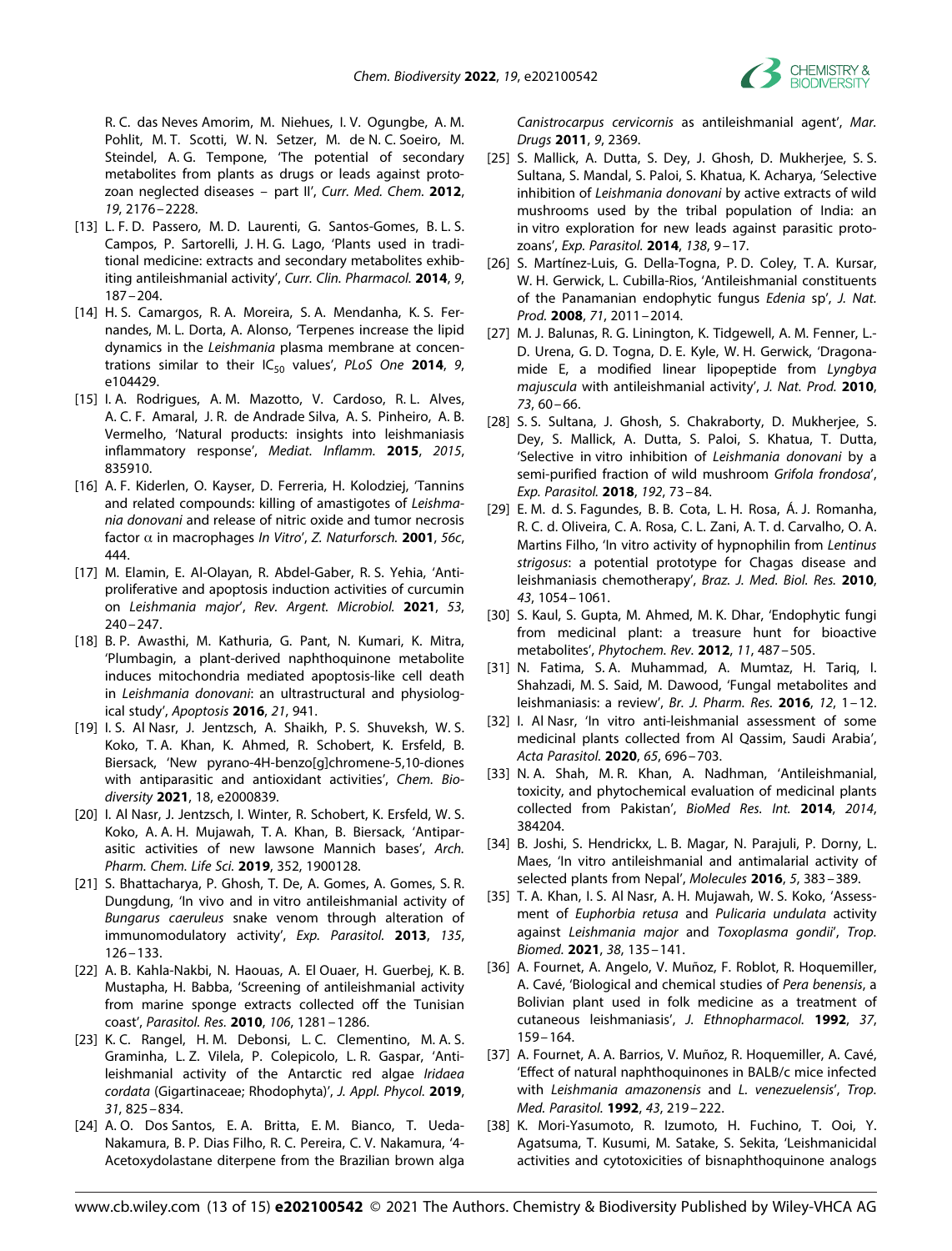

and naphthol derivatives from Burman *Diospyros burmanica*', *Bioorg. Med. Chem.* **2012**, *20*, 5215–5219.

- [39] L. S. Morais, R. G. Dusi, D. P. Demarque, R. L. Silva, L. C. Albernaz, S. N. Báo, C. Merten, L. M. R. Antinarelli, E. S. Coimbra, L. S. Espindola, 'Antileishmanial compounds from *Connarus suberosus*: metabolomics, isolation and mechanism of action', *PLoS One* **2020**, *15*, e0241855.
- [40] C. Ferreira, D. C. Soares, C. B. Barreto-Junior, M. T. Nascimento, L. Freire-de-Lima, J. C. Delorenzi, M. E. F. Lima, G. C. Atella, E. Folly, T. M. U. Carvalho, E. M. Saraiva, L. H. Pintoda-Silva, 'Leishmanicidal effects of piperine, its derivatives, and analogs on *Leishmania amazonensis*', *Phytochemistry* **2011**, *72*, 2155–2164.
- [41] E. C. Torres-Santano, D. L. Moreira, M. A. Kaplan, M. N. Meirelles, B. Rossi-Bergmann, 'Selective effect of 2',6' dihydroxy-4'-methoxychalcone isolated from *Piper aduncum* on *Leishmania amazonensis*', *Antimicrob. Agents Chemother.* **1999**, *43*, 1234–1241.
- [42] H. S. S. G. Bodiwala, R. Singh, C. S. Dey, S. S. Sharma, K. K. Bhutani, I. P. Singh, 'Antileishmanial amides and lignans from *Piper cubeba* and *Piper retrofractum*', *J. Nat. Med.* **2007**, *61*, 418–421.
- [43] A. M. Marquez, A. L. S. Barreto, J. A. d. R. Curvelo, M. T. V. Romanos, R. M. d. A. Romanos, R. M. d. A. Soares, M. A. C. Kaplan, 'Antileishmanial activity of nerolidol-rich essential oil from *Piper claussenianum*', *Rev. Bras. Farmacogn.* **2011**, *21*, 908–914.
- [44] M. do Socorro S. Rosa, R. R. Mendonca-Filho, H. R. Bizzo, I. de Almeida Rodrigues, R. M. A. Soares, T. Souto-Padrón, C. S. Alviano, A. H. C. S. Lopes, 'Antileishmanial activity of linalool-rich essential oil from *Croton cajucara*', *Antimicrob. Agents Chemother.* **2003**, *47*, 1895–1901.
- [45] A. Amin, E. Tuenter, P. Cos, L. Maes, V. Exarchou, S. Apers, L. Pieters, 'Antiprotozoal and antiglycation activities of sesquiterpene coumarins from *Ferula narthex* exudate', *Molecules* **2016**, *21*, 1287.
- [46] I. G. Demarchi, M. V. Thomazella, M. de Souza Terron, L. Lopes, Z. C. Gazim, D. A. G. Cortez, L. Donatti, S. M. A. Aristides, T. G. V. Silveira, M. V. C. Lonardoni, 'Antileishmanial activity of essential oil and 6, 7-dehydroroyleanone isolated from *Tetradenia riparia*', *Exp. Parasitol.* **2015**, *157*, 128–137.
- [47] N. Tan, M. Kaloga, O. Radtke, A. F. Kiderlen, A. Ulubelen, H. Kolodziej, 'Abietane diterpenoids and triterpenoic acids from *Salvia cilicica* and their antileishmanial activities', *Phytochemistry* **2002**, *61*, 881–884.
- [48] T. G. Ribeiro, M. A. Chávez-Fumagalli, D. G. Valadares, J. R. Franca, P. S. Lage, M. C. Duarte, P. H. R. Andrade, V. T. Martins, L. E. Costa, A. L. A. Arruda, 'Antileishmanial activity and cytotoxicity of Brazilian plants', *Exp. Parasitol.* **2014**, *143*, 60–68.
- [49] J. V. Anyam, P. E. Daikwo, M. A. Ungogo, N. E. Nweze, N. P. Igoli, A. I. Gray, H. P. de Koning, J. O. Igoli, 'Two new antiprotozoal diterpenes from the roots of *Acacia nilotica*', *Front. Chem.* **2021**, *9*, 624741.
- [50] G. Schmeda-Hirschmann, I. Razmilic, M. Sauvain, C. Moretti, V. Munoz, E. Ruiz, E. Balanza, A. Fournet, 'Antiprotozoal activity of jatrogrossidione from *Jatropha grossidentata* and jatrophone from *Jatropha isabellii*', *Phytother. Res.* **1996**, *10*, 375–378.
- [51] A. M. M. Nour, S. A. Khalid, M. Kaiser, R. Brun, E. A. Wai'l, T. J. Schmidt, 'The antiprotozoal activity of sixteen Asteraceae species native to Sudan and bioactivity-guided isolation of xanthanolides from *Xanthium brasilicum*', *Planta Med.* **2009**, *75*, 1363–1368.
- [52] H. Ganfon, J. Bero, A. T. Tchinda, F. Gbaguidi, J. Gbenou, M. Moudachirou, M. Frederich, J. Quetin-Leclerq, 'Antiparasitic activities of two sesquiterpenic lactones isolated from *Acanthospermum hispidum* D. C.', *J. Ethnopharmacol.* **2012**, *141*, 411–417.
- [53] C. B. de Sousa, J. H. G. Lago, J. Macridachis, M. Oliveira, L. Brito, C. Vizetto-Duarte, C. Florindo, S. Hendrickx, L. Maes, T. Morais, M. Uemi, L. Neto, L. Dionísio, S. Cortes, L. Barreira, L. Custódio, F. Alberício, L. Campino, J. Varela, 'Report of in vitro antileishmanial properties of Iberian macroalgae', *Nat. Prod. Res.* **2019**, *33*, 1778–1782.
- [54] A. J. Mbekeani, R. S. Jones, M. B. Llorens, J. Elliot, C. Regnault, M. P. Barrett, J. Steele, B. Kebede, S. K. Wrigley, L. Evans, 'Mining for natural product antileishmanials in a fungal extract library', *Int. J. Parasitol.: Drugs Drug Resist.* **2019**, *11*, 118–128.
- [55] G. H. Braun, H. P. Ramos, A. C. B. B. Candido, R. C. N. Pedroso, K. A. Siqueira, M. A. Soares, G. M. Dias, L. G. Magalhaes, S. R. Ambrosio, A. H. Januário, R. C. L. R. Pietro, 'Evaluation of antileishmanial activity of harzialactone a isolated from the marine-derived fungus *Paecilomyces* sp', *Nat. Prod. Res.* **2021**, *35*, 1644–1647.
- [56] H. Kolodziej, O. Kayser, A. F. Kiderlen, H. Ito, T. Hatano, T. Yoshida, L. Y. Foo, 'Antileishmanial activity of hydrolysable tannins and their modulatory effects on nitric oxide and tumor necrosis factor-α release in macrophages in vitro', *Planta Med.* **2001**, *67*, 825–832.
- [57] A. Puri, R. P. Saxena, Sumati, P. Y. Guru, D. K. Kulshreshtha, K. C. Saxena, B. N. Dhawan, 'Immunostimulant activity of picroliv, the iridoid glycoside fraction of *Picrorhiza kurroa*, and its protective action against *Leishmania donovani* infection in hamsters', *Planta Med.* **1992**, *58*, 528–532.
- [58] S. Kumar, V. Singhal, R. Roshan, A. Sharma, G. W. Rembhotkar, B. Ghosh, 'Piperine inhibits TNF-α induced adhesion of neutrophils to endothelial monolayer through suppression of NF-кB and IкB kinase activation', *Eur. J. Pharmacol.* **2007**, *575*, 177–186.
- [59] R. N. Davidson, V. Yardley, S. L. Croft, P. Konecny, N. Benjamin, 'A topical nitric oxide-generating therapy for cutaneous leishmaniasis', *Trans. Royal Soc. Trop. Med. Hygiene* **2000**, *94*, 319–322.
- [60] H. Nahrevanian, M. Jalalian, M. Farahmand, M. Assmar, A. E. Rastaghi, M. Sayyah, 'Inhibition of murine systemic leishmaniasis by acetyl salicylic acid via nitric oxide immunomodulation', *Iran. J. Parasitol.* **2012**, *7*, 21–28.
- [61] M. Ikram, S. Rehman, Q. Jamal, A. Shah, 'Activity on *Leishmania tropica* of metal complexes with NNOO tetradentate Schiff base ligand: kinetic and thermodynamic studies from TG-DTA analysis', *J. Chem. Soc. Pak.* **2015**, *37*, 869–878.
- [62] M. K. Singh, S. K. Bhaumik, S. Karmakar, J. Paul, S. Sawoo, H. K. Majumder, A. Roy, 'Copper salisylaldoxime (CuSAL) imparts protective efficacy against visceral leishmaniasis by targeting *Leishmania donovani* topoisomerase IB', *Exp. Parasitol.* **2017**, *175*, 8–20.